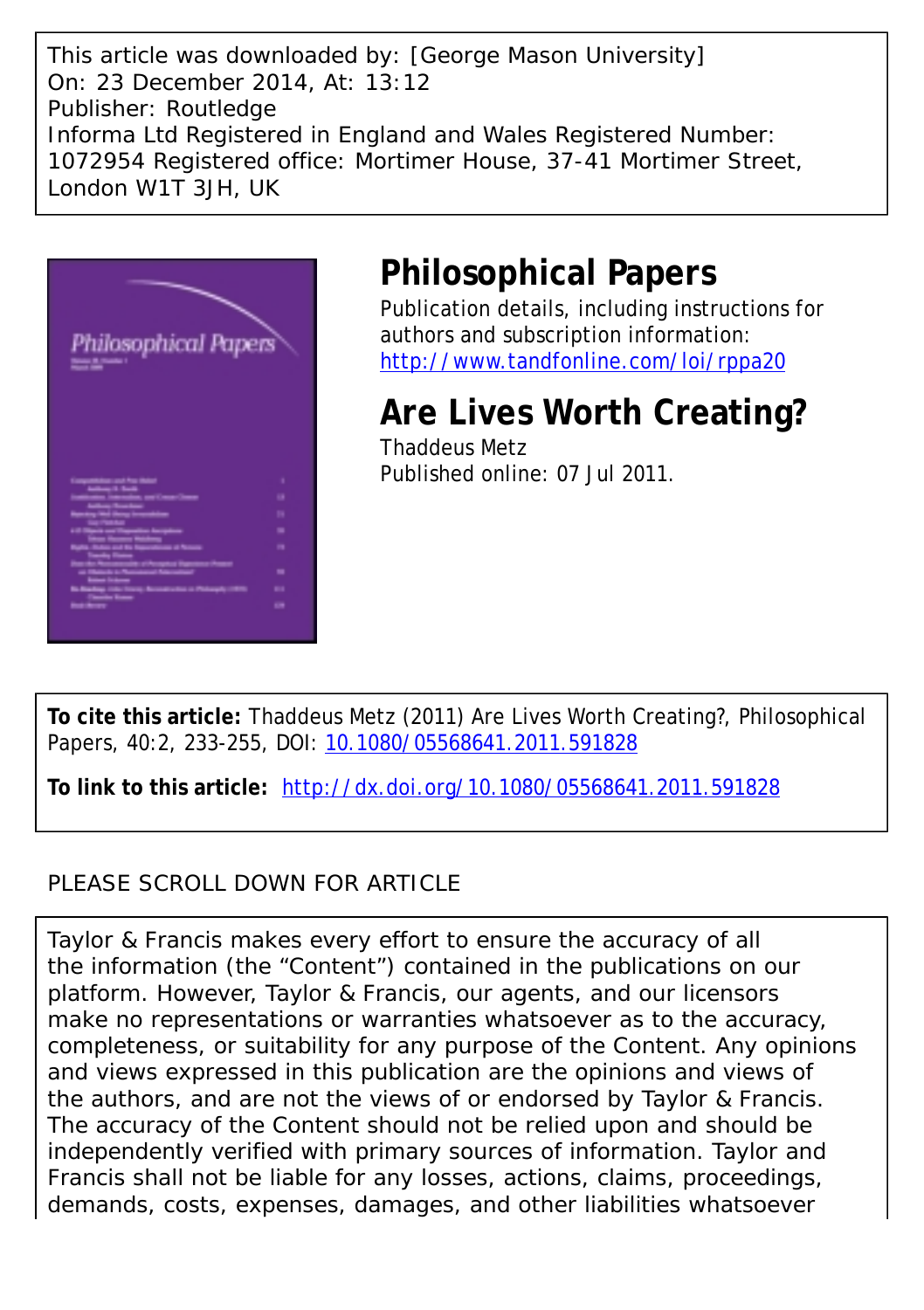or howsoever caused arising directly or indirectly in connection with, in relation to or arising out of the use of the Content.

This article may be used for research, teaching, and private study purposes. Any substantial or systematic reproduction, redistribution, reselling, loan, sub-licensing, systematic supply, or distribution in any form to anyone is expressly forbidden. Terms & Conditions of access and use can be found at [http://www.tandfonline.com/page/terms-and](http://www.tandfonline.com/page/terms-and-conditions)[conditions](http://www.tandfonline.com/page/terms-and-conditions)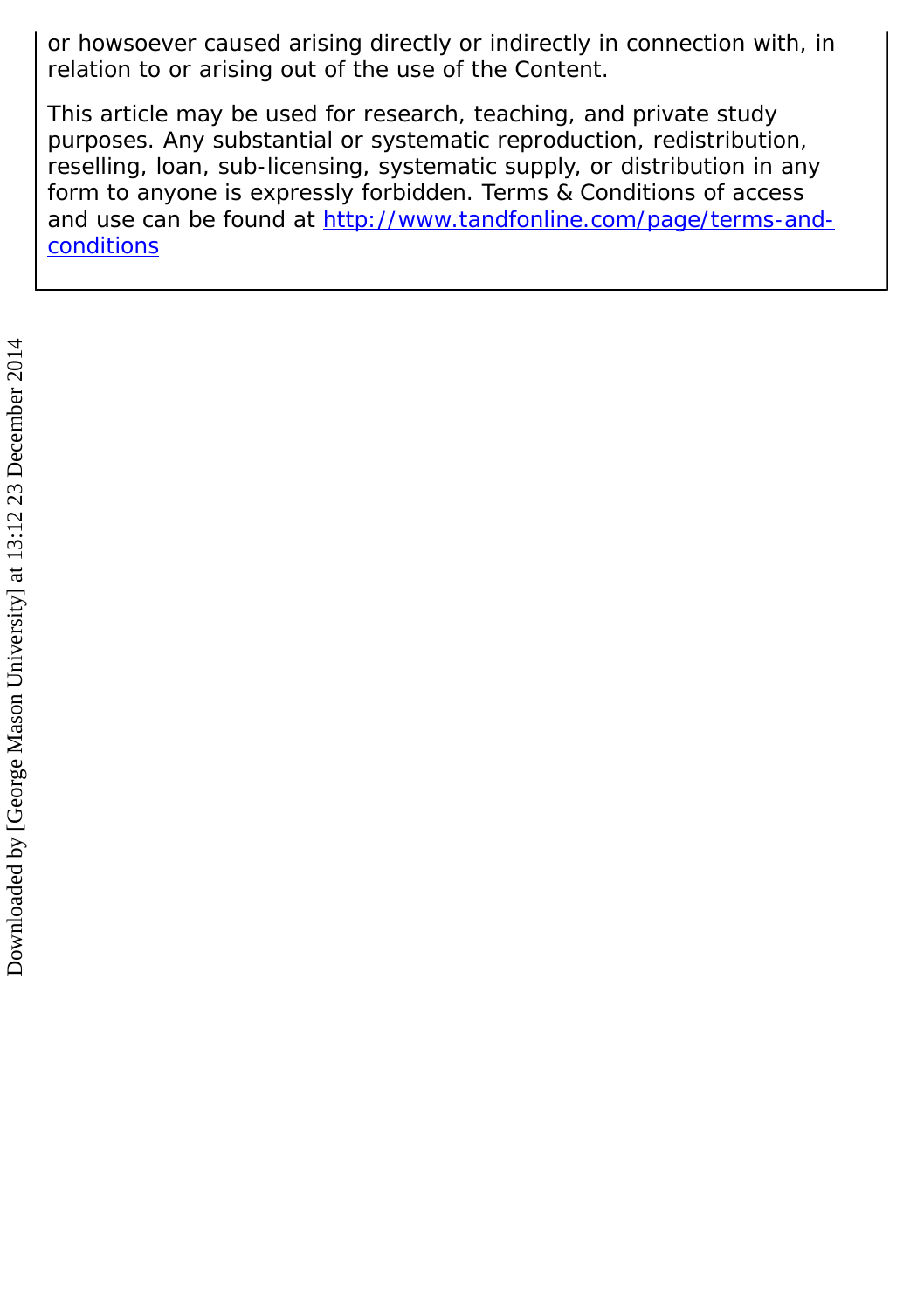Are Lives Worth Creating? *Thaddeus Metz* 

## **Critical Notice of David Benatar,** *Better Never to Have Been* **(New York: Oxford University Press, 2006)**

*L'Chaim*! (To life!) —Traditional Jewish toast

#### **1. Introduction**

The weaker one's premises, and the more surprising or even outlandish one's conclusion from them, the better one's philosophical argument, at least in one major respect. In his book Better Never to Have Been,<sup>1</sup> David Benatar presents an argument with this structure, concluding that it is generally all things considered wrong to procreate, such that if everyone acted in a morally ideal way, humanity would elect to extinguish the species. Virtually no commentators have given Benatar's reasoning a fair shake,<sup>2</sup> something that I aim to do. My goal is to pinpoint precisely where one would have good reason to step off the train of argument taking one to a place one does not want to end up.

I begin by clarifying Benatar's 'anti-natalist' conclusion with care, forestalling misinterpretations of it and also comparing and contrasting it and its major motivations with related positions in the literature (Section 2). Then, I critically explore the two major arguments Benatar gives for anti-natalism in his book. The most powerful and interesting argument, the one that has garnered the most attention (even if

<sup>2</sup> Exceptions are Elizabeth Harman,'Critical Study of David Benatar. *Better Never to Have Been: The Harm of Coming into Existence*', *Nous* 43 (2009): 776-785; and David DeGrazia, 'Is it Wrong to Impose the Harms of Human Life? A Reply to Benatar', *Theoretical Medicine and Bioethics* 31 (2010): 317-331.



1



<sup>1</sup> Page citations in the text refer to this book.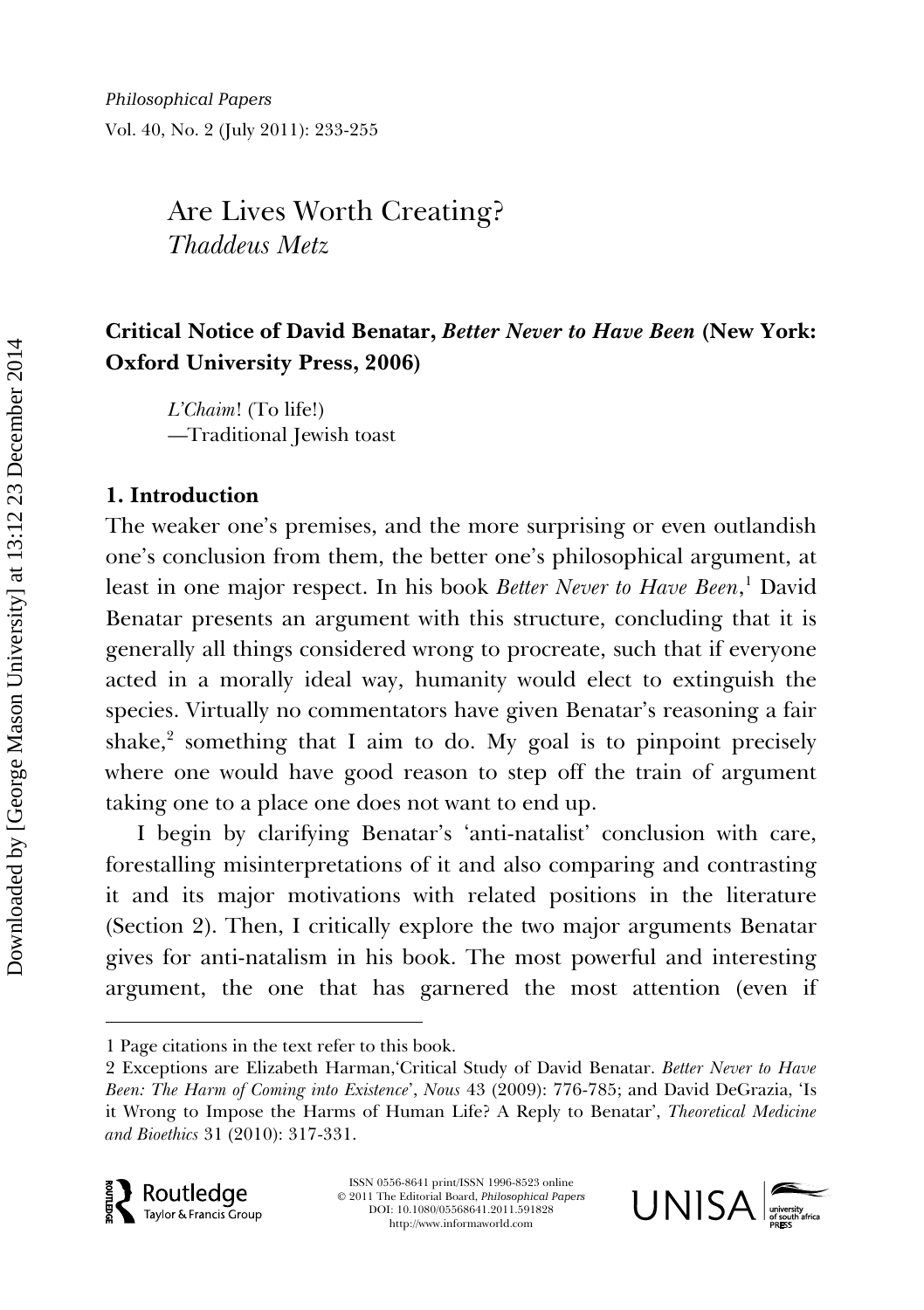inadequate analysis), and the one that I devote the most space to discussing, is the notorious 'asymmetry argument' (Section 3). Here, Benatar argues that uncontroversial ideas about the differential valuation of benefits and harms entail that it is always a net harm to create a person. Benatar's other argument for anti-natalism is more familiar and less fiendish, but still quite worthy of reflection. It more or less argues in favour of a Schopenhauerian or Nagelian appraisal of the quality of human life from an extremely external point of view, the 'point of view of the universe', which entails that our lives are very badly off (Section 4). I conclude this critical notice by noting some ways to take discussion of Benatar's two anti-natalist arguments forward in other work and by adumbrating important topics in *Better Never to Have Been* that I have not addressed (Section 5).

#### **2. Anti-Natalism and Benatar's Argumentative Strategy**

By 'anti-natalism' Benatar means the view that it is generally wrong on balance to create new human persons. It is not merely the weak thesis that it is always wrong to *some* (*pro tanto*) degree to procreate, but it should not be construed so strongly as to imply that it is literally always wrong all things considered to do so. Benatar admits that there could be rare situations in which there is most moral reason on the whole to create a new person, when (and probably only when) it would substantially reduce the suffering of other, existent persons (182-193). It is still quite a robust thesis for Benatar to maintain that, apart from very unusual circumstances, there is no moral justification on the whole for procreating.

In an ecologically fragile world with seven billion people, more and more of whom are becoming consumers of meat, cars and sundry technological gadgets, anti-natalism is increasingly voiced and defended on the ground that the consequences of creating person X would be bad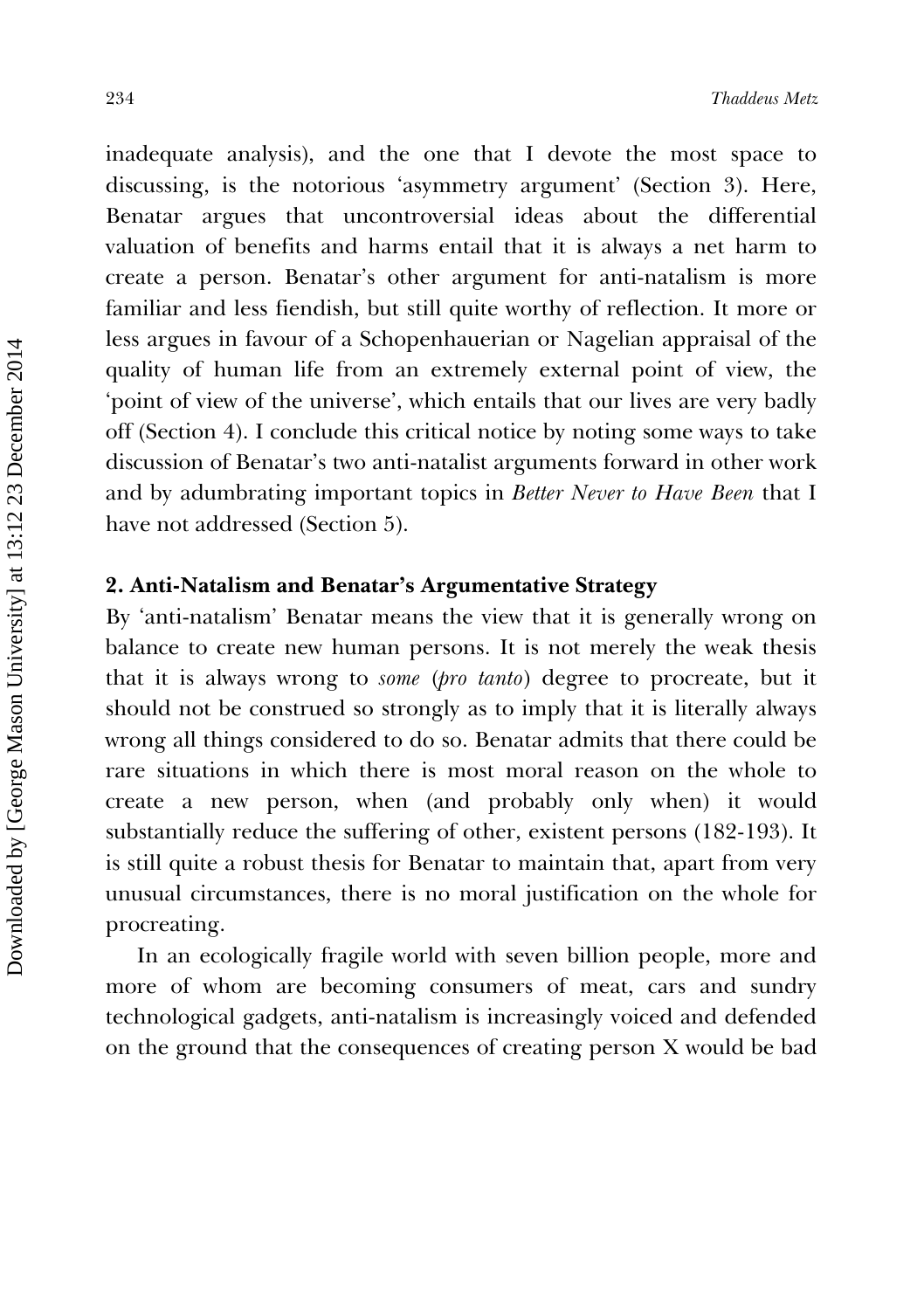for other people Y (or even animals  $Z$ ).<sup>3</sup> Such a rationale entails that it would be permissible to create people if there were fewer people or if many people lived in a way that were less destructive of the natural world. However, Benatar's anti-natalism is driven by different considerations and has radically different implications. For Benatar, 'a cumulative population numbering only one person would have been overpopulation' (166) for the reason that creating person X is *always* on balance bad for X.

Note Benatar's uncompromisingly strong claim about 'always' in the context of welfare, even if not morality. In the context of his asymmetry argument, Benatar aims to establish that it is *invariably* bad all things considered for a person to have been created, no matter how great the amount of goodness, and how little the amount of badness, that she undergoes afterward. As Benatar notes with characteristic frankness, his position entails that it would be wrong to create someone even if she were to experience 'a life of utter bliss adulterated only by the pain of a single pin-prick' (48); it would be wrong because such a life would still be on the whole bad for this person, or so Benatar maintains we are driven to believe by virtue of some uncontroversial claims.

Benatar's anti-natalism, the view that agents typically have the most moral reason not to create any more human persons, neither is nor implies the view that agents typically have the most moral reason to kill existing human persons, and, indeed, as I explain below, part of Benatar's rationale for anti-natalism implies a rejection of what he calls 'pro-mortalism'. He denies that it is morally permissible for one to kill other human persons for their sake, as they should have the autonomy to decide their own fate (196, 218), and the logic of his view commits him to thinking that it would often be imprudent for people to kill themselves.

1

<sup>3</sup> For an early proponent, see Paul Ehrlich, *The Population Bomb* (New York: Ballantine Books, 1968), and for a more recent case, see Thomas Young, 'Overconsumption and Procreation: Are They Morally Equivalent?', *Journal of Applied Philosophy* 18 (2001): 183- 192.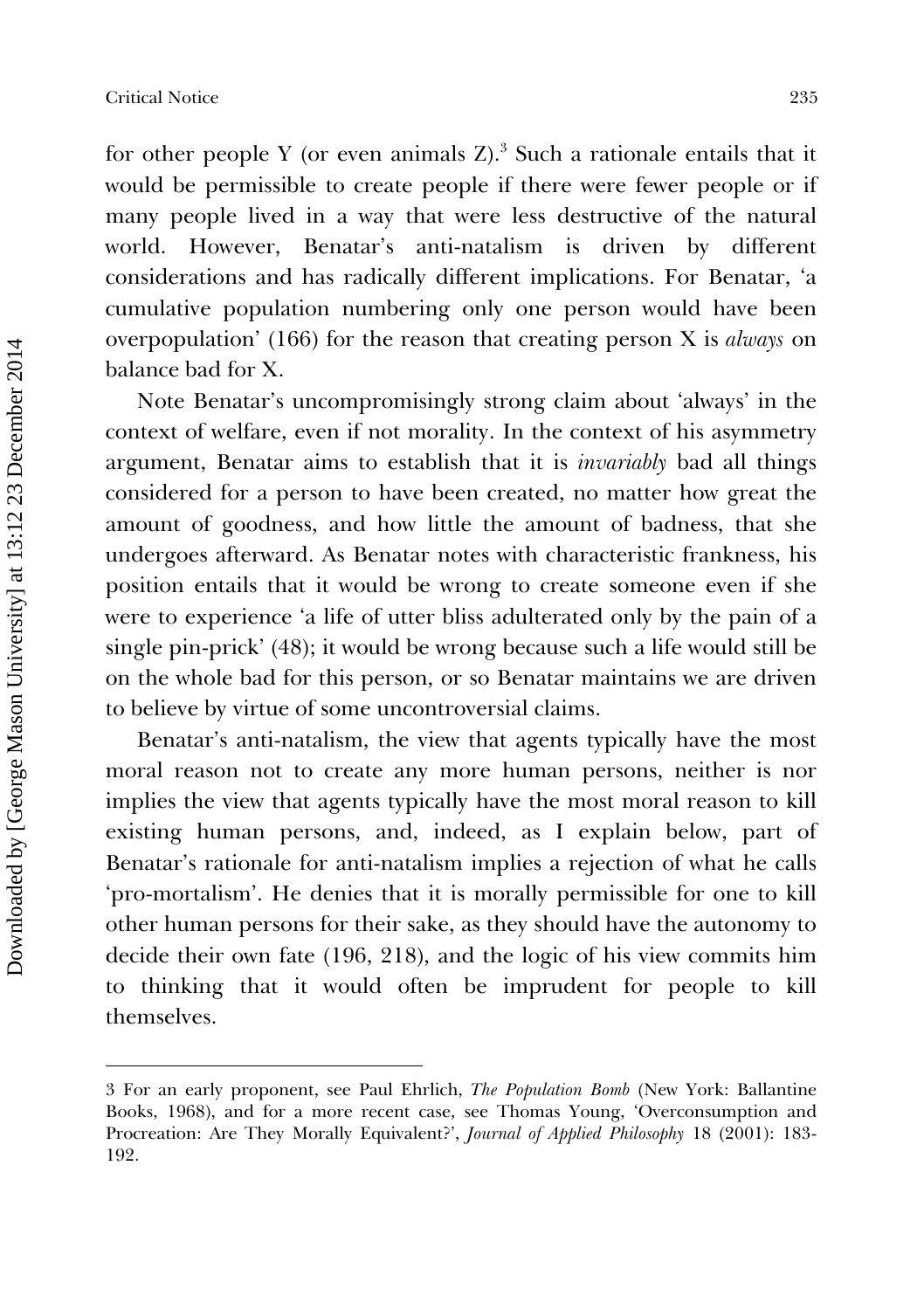To begin to grasp the plausibility of holding anti-natalism without pro-mortalism, consider the useful distinction that Benatar draws between two ways to understand the phrase 'a life worth living'. On the one hand, the phrase might connote the idea that a person's life is worth continuing, while, on the other, it might indicate the idea that person's life was worth starting. Benatar argues that the existing reasons in the literature for thinking that the two must stand and fall together are weak (20-28, 212-218). He points out that it is logically consistent to maintain both that that no one's life is worth starting and that people can, and often do, have lives worth continuing.

A crucial claim that makes sense of believing anti-natalism but not pro-mortalism is that death itself is something bad to be avoided. Interestingly, part of what makes a life on the whole bad and hence impermissible to create, for Benatar, is precisely the fact that it will end! Death is something undesirable on a par with pain, disappointment and grief (29, 89-91, 196, 212-217). 'Coming into existence is bad in part because it invariably leads to the harm of ceasing to exist' (213). Given that creating people is bad partially because their lives will end, Benatar should clearly not be construed as a pro-mortalist, someone who thinks people have most reason, whether moral or prudential, to end their lives sooner rather than later. In his view, once people have been (wrongfully) created, a moral agent ought, *ceteris paribus*, minimize the harm that he does to them, and since death is a harm, he usually ought not to kill them: 'Although it may be bad for anyone of us to die, it is still worse to die earlier than we need to' (196). Benatar's rejection of pro-mortalism can now be seen as sensibly combined with the view that creating people is always a net harm to them, so that it would have been better for them not to have been created in the first place.

Benatar's asymmetry argument for anti-natalism without promortalism is readily seen not to appeal to 'negative utilitarianism', the moral theory roughly according to which only the reduction of bad, and not the production of good, has ethical weight. More specifically, it is the basic principle that one's sole basic duty is to minimize the amount of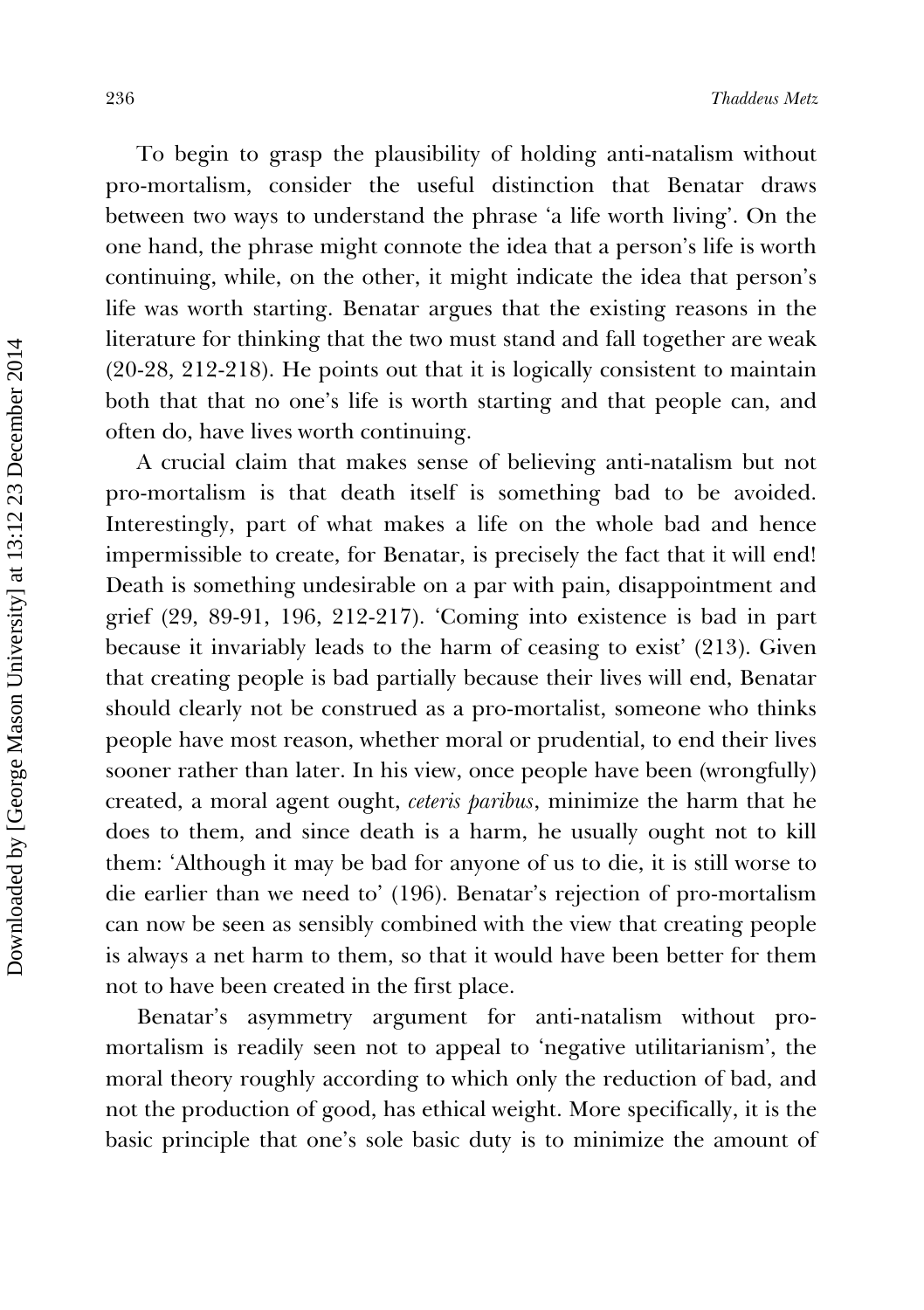pain, or more generally undesirable quality of life, wherever and however one can in the long run. Since that state of affairs would be achieved if no sentient being procreated, or even if all sentient beings were painlessly euthanized, negative utilitarianism entails that if an agent could do either one, he would be obligated to do it, regardless of the amount of pleasure or otherwise desirable quality of life these beings could have had. However, Benatar is not a negative utilitarian. For one, as I have said above, he believes that people have a right to life and that death is itself a bad, and, for another, he counts the action of depriving an existing person of good to be *pro tanto* wrong.

Indeed, the logic of Benatar's asymmetry argument in some ways fits better with a standard deontological morality, one that accords negative duties not to harm stronger weight than positive duties to prevent harm or to benefit. Friends of non-consequentialism believe that it would be wrong to push a fat man in front of a trolley so as to prevent it from running over four persons, and that it would be wrong to forcibly harvest organs from one person so as to save the lives of four others who would die without them. In general, it is wrong to impose harm on some for the sake of helping others, let alone for the sake of oneself. Benatar argues in a similar way: since procreating is unavoidably a net harm for the one created, there is usually no moral justification in doing so for the sake of others, let alone oneself as a parent.

Benatar says little about the underlying moral theory that might underwrite the inference to anti-natalism. Logically speaking, the asymmetry argument has two major stages, the first one stopping at the *welfarist* conclusion that *being created is a net harm* for the individual, and the second inferring from that claim the anti-natalist, *moral* thesis that people *ought not procreate*. In between the welfarist, intermediate conclusion and the ultimate conclusion of anti-natalism there has to be a moral 'bridge' premise to the effect that one would be wrong to impose net harm on people under certain conditions. However, Benatar does not carefully construct the bridge, resting content with vague mid-level principles such as these: serving one's own interests is usually not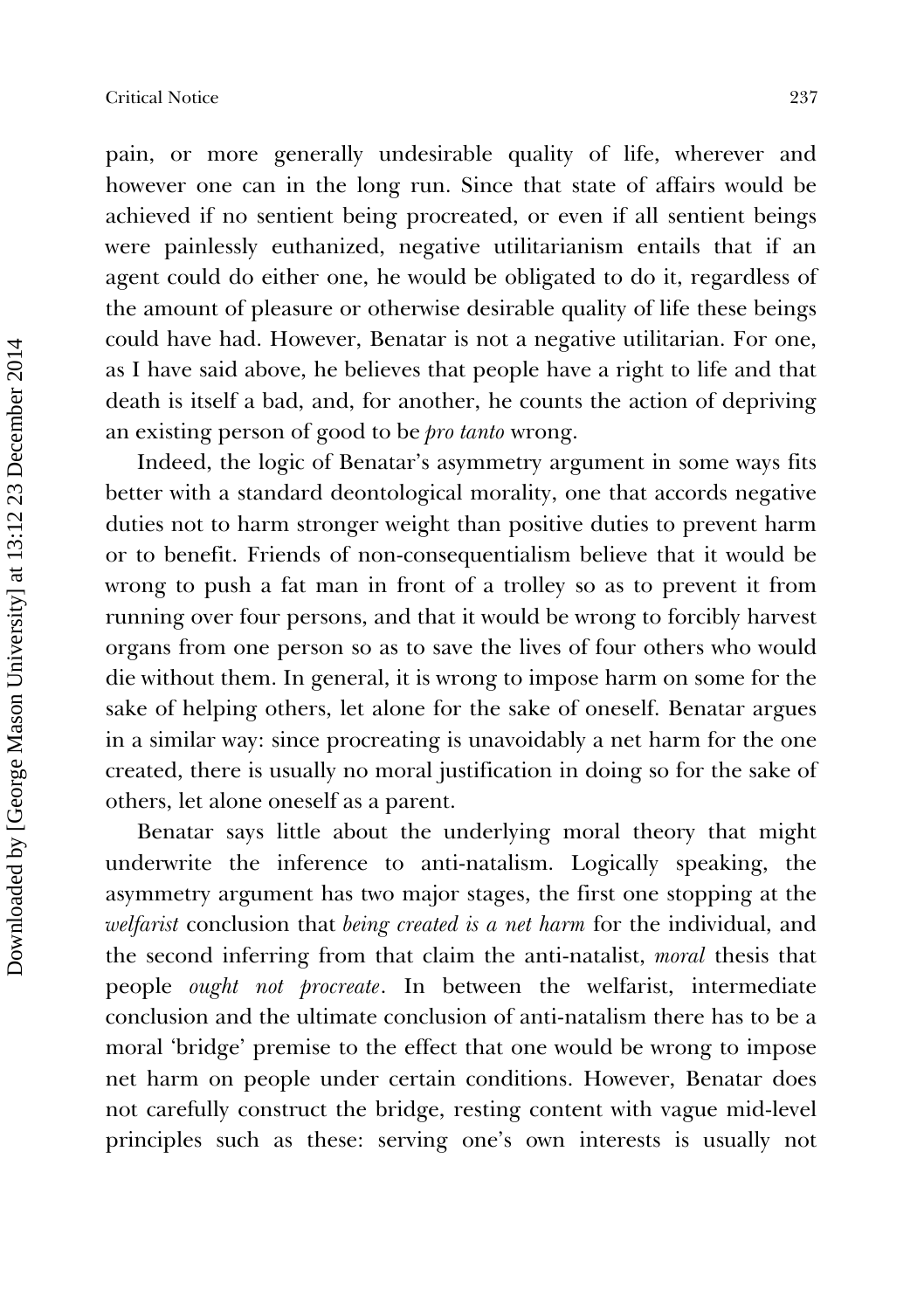justified when doing so inflicts significant harm on others (98), and one ought not to treat people merely as a means (129-131).

When specifying and applying such mid-level principles with care, a lot turns on the precise nature and degree of harm being done to someone for the sake of oneself or others. And Benatar indeed acknowledges at certain points that if the harm on the one procreated were small enough, it could be morally justified to inflict it so as to prevent great harm to others or perhaps even to confer great benefits on others (98-99, 191-193, 207n6). After all, nearly everyone these days believes it is permissible to tax those who have acquired wealth without force or fraud in order to help others who are much worse off, where that is precisely to lower the quality of life of some (the rich) so as to raise that of others (the poor). In short, in order to derive the antinatalist conclusion, Benatar needs not merely the intermediate conclusion that procreation is always a *net harm* to the one created, but also the claim that it is a *significant* net harm to the one created relevantly unlike taxing those who make over \$100,000 a year.

Now, Benatar *does* argue that procreation is a significant net harm to the one created (60-92), but my present point is that he does *not* do so in the context of the asymmetry argument (18-59). Benatar's standard position is that the two arguments for anti-natalism work side by side and on their own, labelling the argument from the point of view of the universe as 'independent' (14, 61) support for the anti-natalist conclusion that the asymmetry argument is meant to support in its own right. However, reflection on the nature of the moral bridge principle that could plausibly lead one from the intermediate, welfarist conclusion that existence is always a net harm to the one created to the ultimate conclusion that it is immoral to procreate shows that the asymmetry argument *cannot* stand alone; it must be conjoined with an argument indicating that the net harm of procreation is *great*, which is the function of the point of view of the universe argument (and which Benatar presents in a separate chapter titled 'How Bad is Coming into Existence?').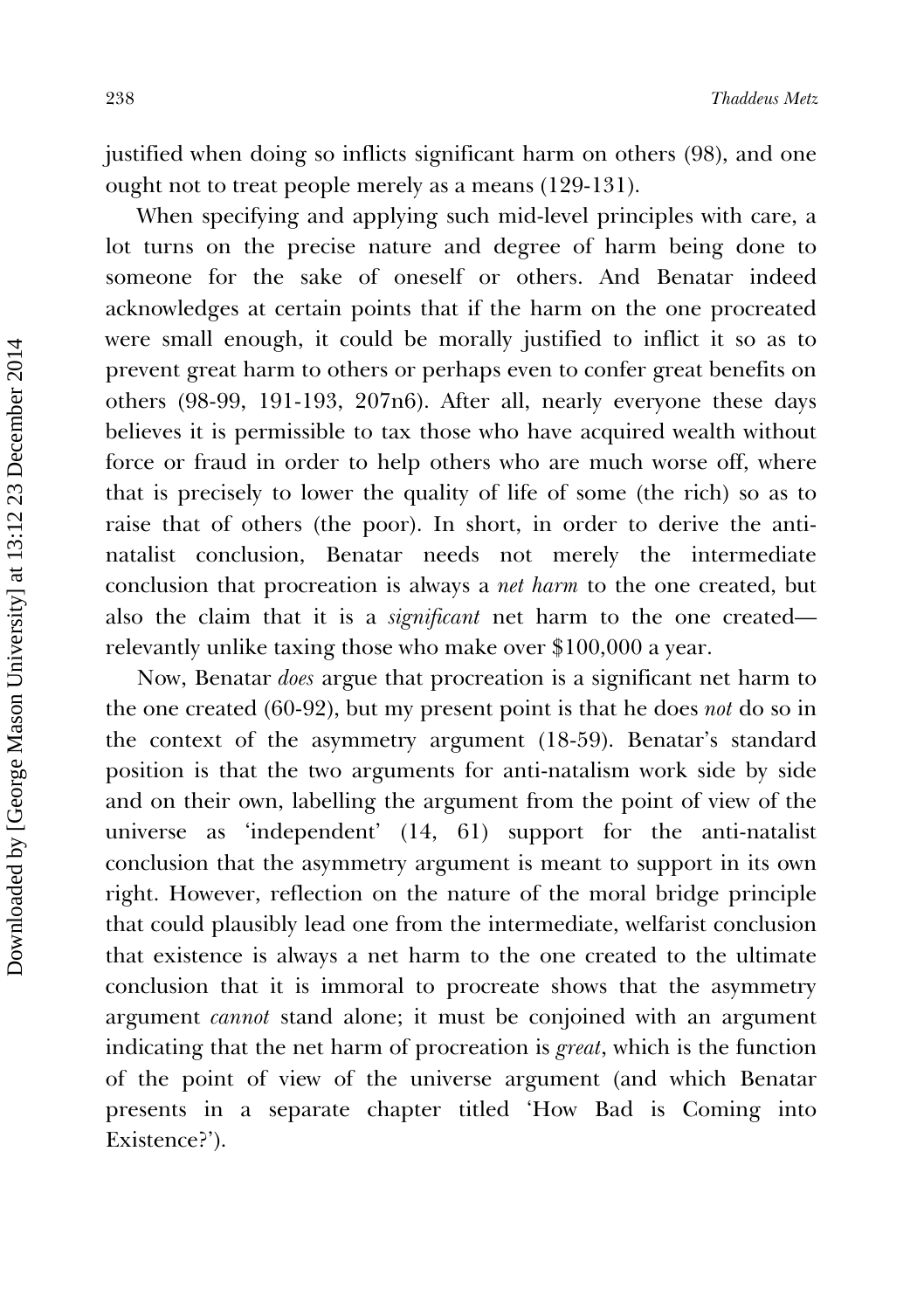Critical Notice 239

In the following, therefore, I treat the asymmetry argument and the point of view of the universe argument as two parts of a single, overarching rationale for anti-natalism. With the former argument, Benatar purports to establish that being created is invariably a *net harm* (discussed in Section 3) and with the latter, he aims to show that it is usually a *great harm* (Section 4). From those two intermediate conclusions, he could then, by appealing to quasi-Kantian moral considerations, fairly draw the conclusion that it is almost always wrong on balance to procreate.

#### **3. The Asymmetry Argument**

At this point, readers are no doubt getting itchy, wanting to know how in the world someone could reasonably draw the conclusion that it is generally immoral to create a human person since it is always a net harm for her, even supposing that her life were well worth continuing for including substantial amounts of goodness and inconsequential amounts of badness. Having clarified Benatar's conclusion and his general argumentative strategy, I now proceed to the nitty-gritty, the way he executes it.

Benatar suggests, reasonably, that in order to know whether it is worth starting a person's life, we must compare the state in which the person exists with the state in which the person does not. He points out that most people judge whether a life is worth starting by looking solely at the good and bad within the life that would exist, but that fails to include all the relevant information: one must compare the tally of good and bad in the life of the existent person with the tally that would obtain were the person not to exist.

The rub is in the comparison of the tallies. Benatar begins by noting that the state in which the person exists is one in which there is (reasonably expected to be) badness, say, the experience of suffering pain, and in which there is (reasonably expected to be) goodness such as the feeling of pleasure. Where things get contested is Benatar's construal of the state in which the person has not been created: it is a condition in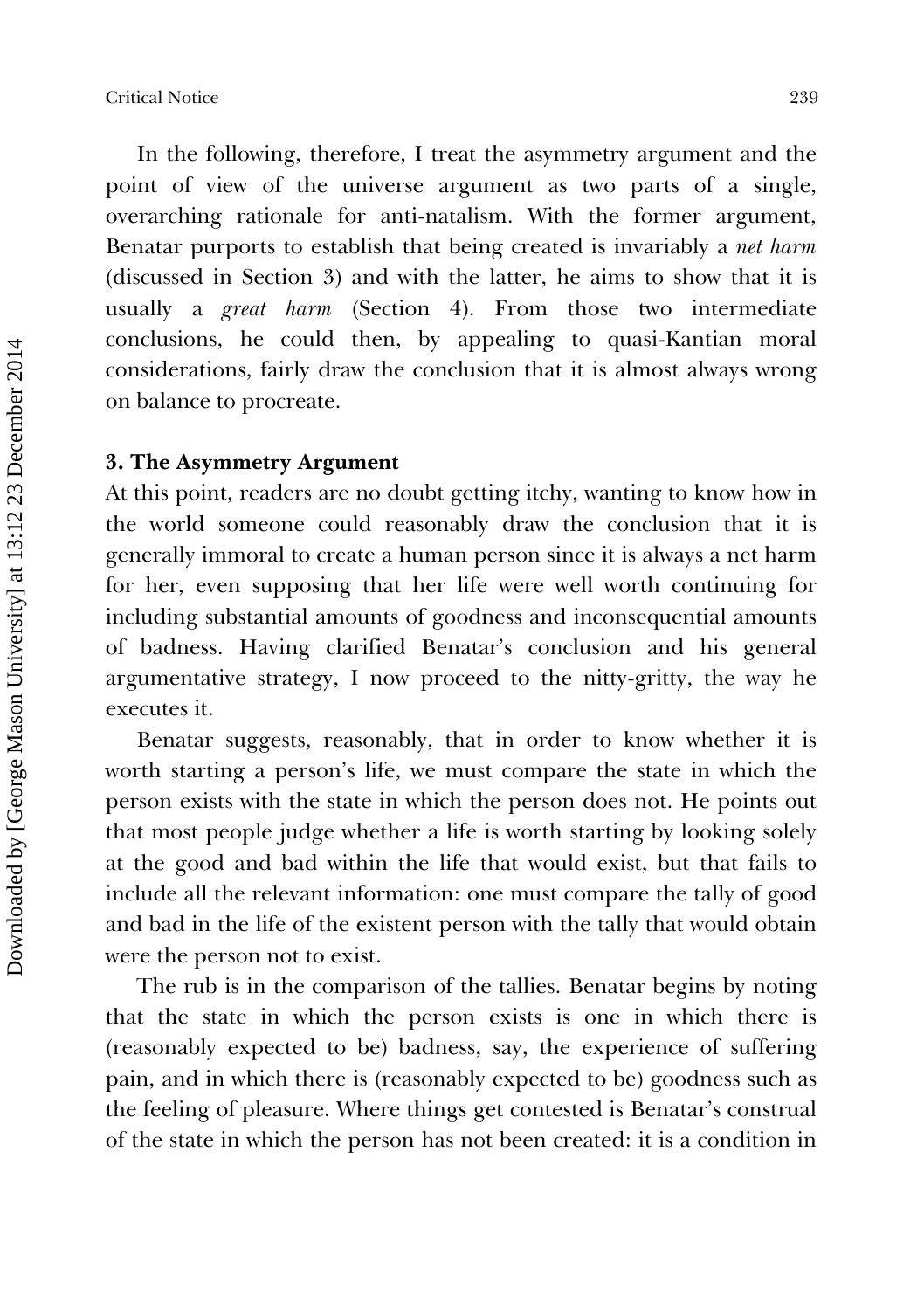which no one will suffer pain, which he says is *good*, and in which no one will feel pleasure, which, for him, is *not bad*. Benatar suggests that, upon comparing these goods and bads, non-existence is better on the whole than existence. For one, existence includes states of both good and bad, whereas non-existence includes no states of bad, and only states of good (43-44). For another, with regard to pain, non-existence is clearly to be preferred, since the presence of pain is bad in existence and the absence of pain is good in non-existence, and with regard to pleasure, although the presence of pleasure is good in existence, that is 'not an advantage over non-existence, because the absence of pleasures is not bad' (41).

Where is the 'asymmetry' in this argument? It is between the valuation of pleasure (benefits) and pains (harms) in the state of nonexistence. There is symmetry between their valuation in the state of existence, as the former is *good* and the latter is *bad*. There is asymmetry in their valuation in the state of non-existence, as the absence of pain is *good* and the absence of pleasure is *not bad*. It is this latter claim that drives Benatar to infer that non-existence is preferable to existence.

#### *3.1. Questioning the Arguments for Asymmetry*

Why believe the asymmetry thesis? It is most carefully expressed as the combination of these claims: (A1) the absence of pain is good even if there is no one who exists and could have experienced the pain, and (A2) the absence of pleasure is not bad, unless there is someone who exists and would have been deprived of it. Why hold (A1) and (A2)? Benatar presents three basic arguments for believing them, which are a matter of contending that (A1) and (A2) best explain a variety of uncontroversial judgments, decisions and emotions. For each argument, I suggest that one can equally well explain the intuitions without appealing to the asymmetry thesis, after which I provide reason to doubt not only the asymmetry thesis itself, but also Benatar's contention that the asymmetry thesis is sufficient to entail that it is better never to have been.

First, Benatar points out that most of us (who are not positive, total utilitarians) believe that there is a duty not to bring suffering people into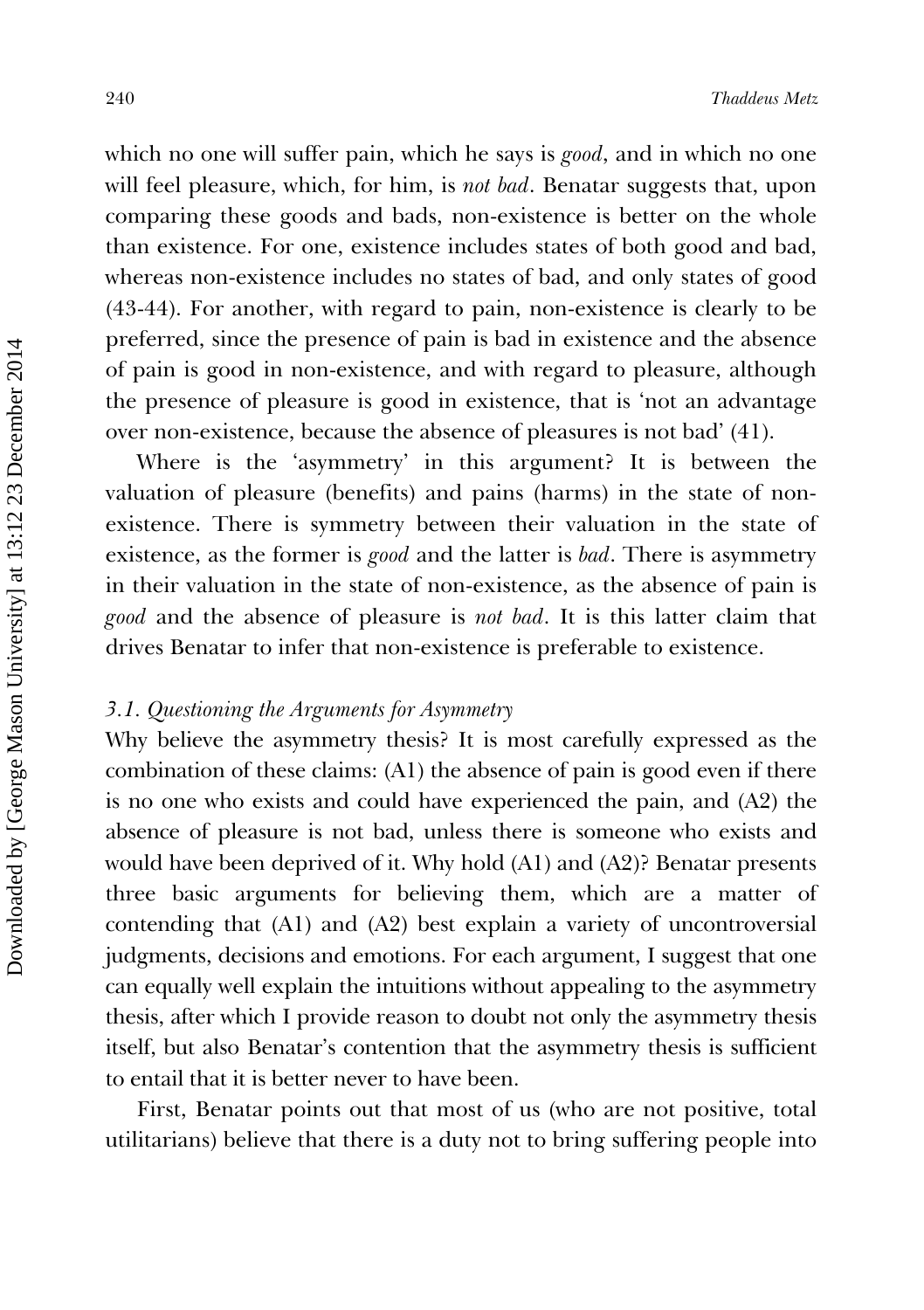existence, but that there is no duty to bring happy people into existence. Our judgment that we must not create suffering people is best explained, in part, by (A1), the idea that the absence of pain is good even if there is no potential bearer of the pain. And our judgment that we do no wrong in failing to create happy people is best explained, in part, by (A2), the claim that an absence of pleasure is not bad unless someone already exists who could have experienced it. Or so Benatar argues.

Benatar is correct about our intuitions regarding the duties governing procreation, but they are not obviously best explained by the asymmetry thesis. First, the judgment that we have a duty not to create suffering people is at least equally well explained by the principle that *it is permissible to start a life if and only if it would be worth continuing*. And the judgment that we lack a duty to create happy people is well explained by the same principle; for it being permissible to start such a life does not imply a requirement to do so.

Consider how my explanation of the relevant judgments differs from Benatar's. I say that the duty not to create suffering people and the absence of a duty to create happy ones is best explained by the principle that it is permissible to start a life if and only if it would be worth continuing. A life is worth continuing, more or less, if: the good will (largely) outweigh the bad, and there will be no period of torturous badness. Working with this account of what it is for a life to be worth continuing, and adding in the substantive claims that suffering or unhappiness is bad and pleasure or happiness is good, I can straightforwardly account for the two judgments about the duty that obtains and the one that does not. Note that my explanation of these judgments appeals solely to facts about the nature of the lives that would exist upon their being created, whereas Benatar's appeals to those kinds of facts plus facts about non-existence. My explanation is simpler, for appealing to facts of fewer kinds, and, is also, I submit, more intuitive.

Benatar's second rationale for the asymmetry thesis starts with the allegedly uncontested data that people routinely and sensibly decide not to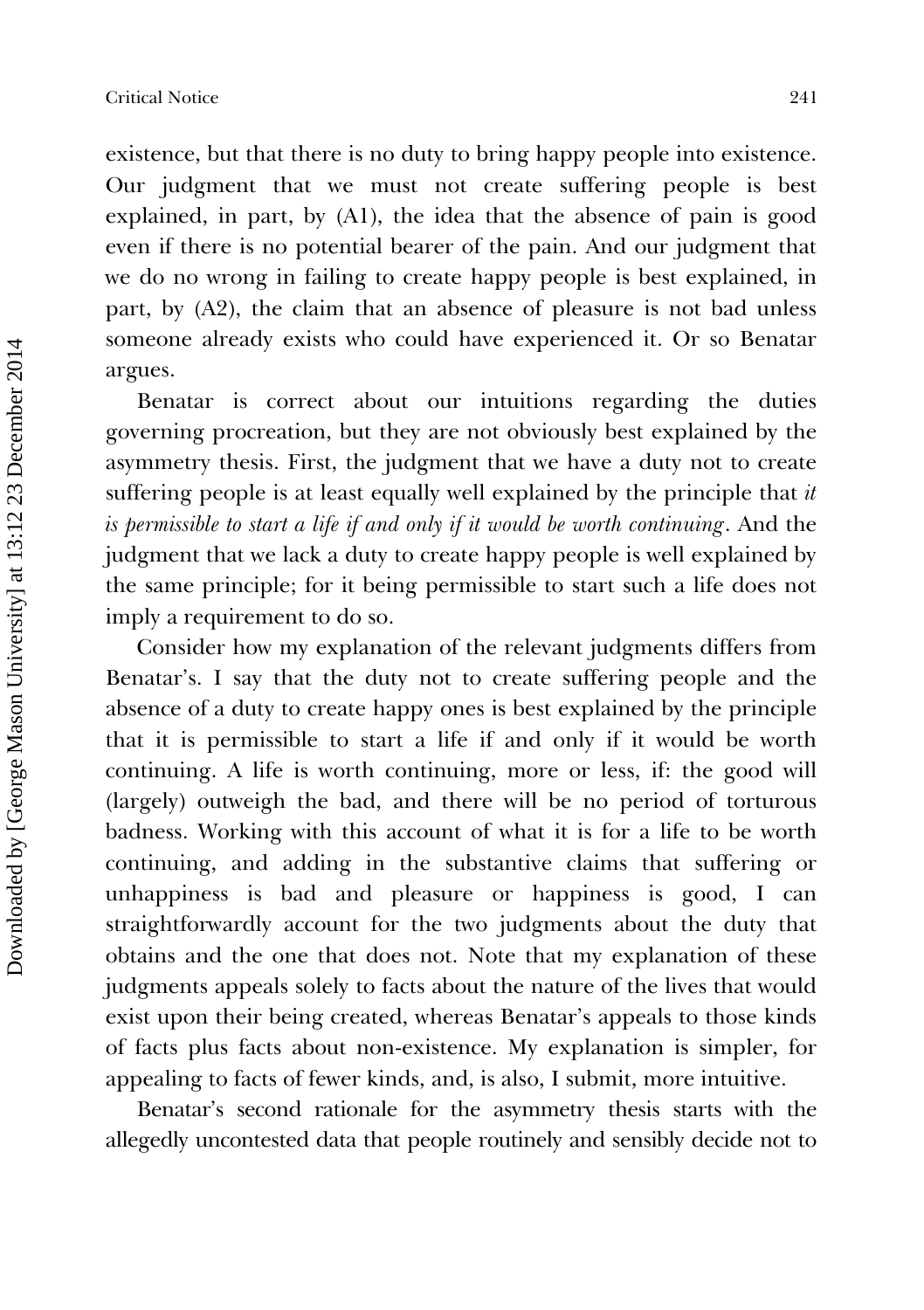create a child *because* they expect the child will suffer, whereas people neither routinely nor sensibly decide to create a child *because* they expect the child to benefit. He maintains that the decision not to create a suffering child is best explained, in part, by (A1), the claim that the absence of pain is good even if there is no one who would have experienced it. And we could not account for the fact that we do not decide to 'have a child for that child's sake' (34n27) if absent pleasures were bad regardless of whether there exists a particular person who has been deprived of them. In other words, only on the supposition that (A2), the absence of pleasure is not bad unless there is already a potential bearer of it, can one account for the idea that it is unusual and odd 'to give as a reason for having a child that the child one has will thereby be benefited' (34).

Some will say that it is not 'strange' (34) to create a child at least in part for the reason that there would be another happy being on the planet. However, I am willing to grant Benatar the claim that it is strange. I rather contest the best explanation of why it is strange, supposing that it is. Benatar says that the reason it is strange is that the absence of pleasure is *not bad* if there is no potential bearer of it. However, an equally good explanation is that the absence of pleasure is *not good* unless there is already a potential bearer of it, which explanation is symmetrical with the alternative explanation I now suggest for why it is clearly not strange to decide not to create a child that one foresees will suffer. Benatar says that the reason people often and coherently decide not to procreate when they know the offspring will live a miserable life includes the idea that an absence of pain is *good*, even if there is no one who could have felt it (and that the experience of pain is bad). A no less reasonable alternative, however, is the idea that an absence of pain is *not bad* (and that the experience of pain is bad).

Here is Benatar's third major argument for the asymmetry thesis. He points out that it is common to exhibit emotions such as regret, sadness and feeling sorry about the fact that others are suffering, particularly those beings we have created, whereas it is uncommon to exhibit such emotions about the fact that no one was created and therefore missed out on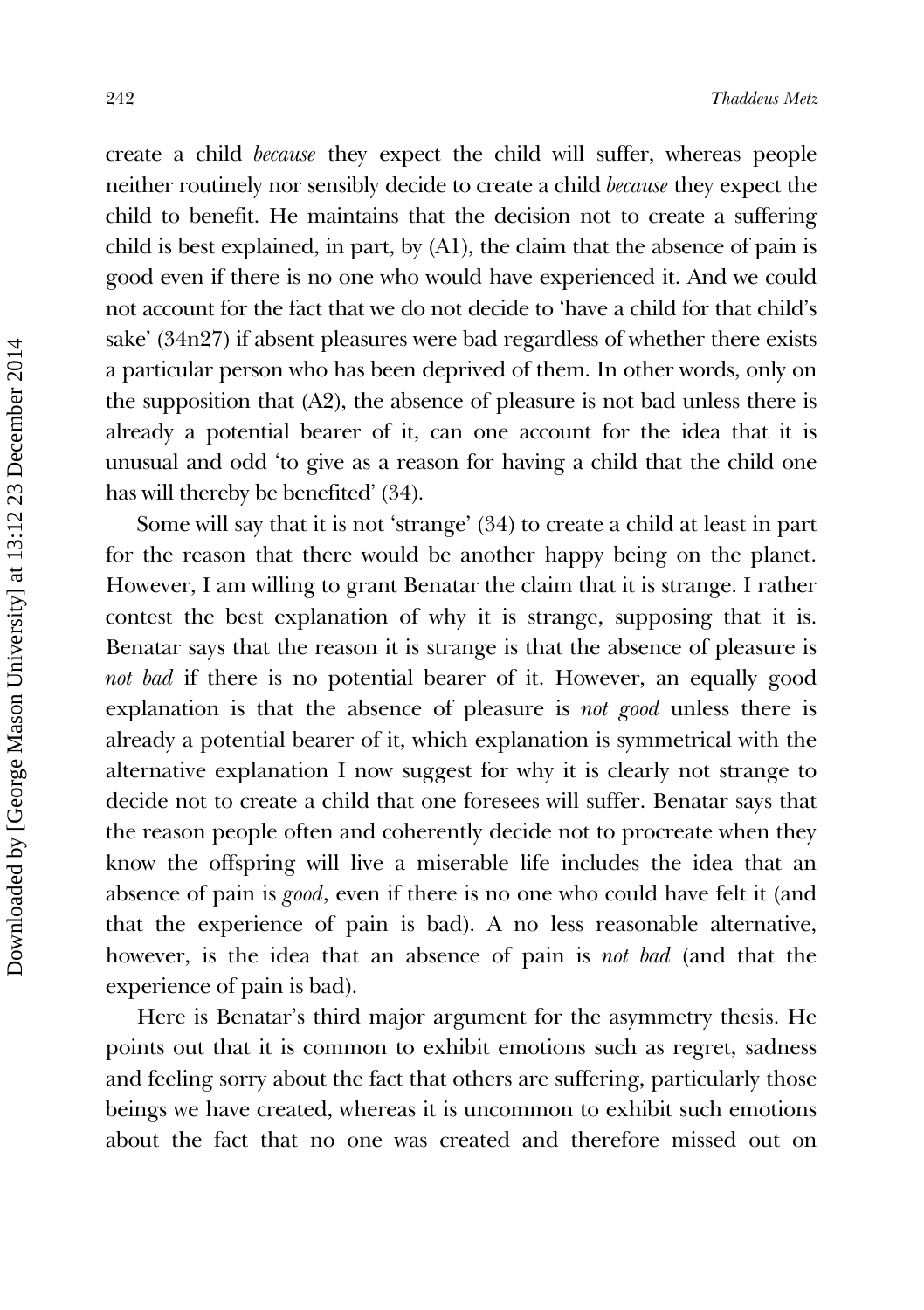pleasure or happiness. Again, Benatar suggests that these emotional reactions are best explained by the asymmetry thesis. In particular, we exhibit negative emotions toward unhappy lives because pain is bad and its absence is *good*, and we do not exhibit negative emotions toward nonexistent lives that lack happiness because the absence of happiness is *not bad* when there is no one to be deprived of it.

However, I submit that the objection I made to Benatar's second argument applies with equal force to his third. That is, an equally attractive explanation of why we exhibit negative emotions toward unhappy lives is that pain is bad and its absence is *not bad*, and an explanation that is no less plausible of why we do not exhibit negative emotions toward non-existent lives that lack happiness is that the absence of happiness is *not good*. A symmetrical account of the values of benefits and burdens under conditions of non-existence is a powerful alternative to Benatar's asymmetrical explanation.

#### *3.2. Questioning Asymmetry Itself*

Benatar is aware that a glaring alternative to asymmetry is the one I have advanced here (39-40), the idea that the absence of pain is *not bad*, supposing no potential bearer of it exists, and that the absence of pleasure is *not good*, supposing the same. He does not explore this alternative in the context of the arguments put forth in favour of asymmetry, but rather considers it as a rival to asymmetry itself. Now, there is probably no qualitative difference between claiming that the absence of pleasure upon the non-existence of a person is 'not bad', as per asymmetry, and saying that it is 'not good', supposing that the latter is not meant to imply that it is bad, as I have above. Benatar says that the former is 'more informative' (40) and hence to be preferred, but that is not a matter of substance. What this means is that the real linchpin of Benatar's argument appears to be not  $(A2)$ , but rather  $(A1)$ ,<sup>4</sup> viz.,

<sup>4</sup> However, see discussion below (3.3) about the pleasures of the existent not constituting a 'real advantage' over the absent pleasures of the non-existent.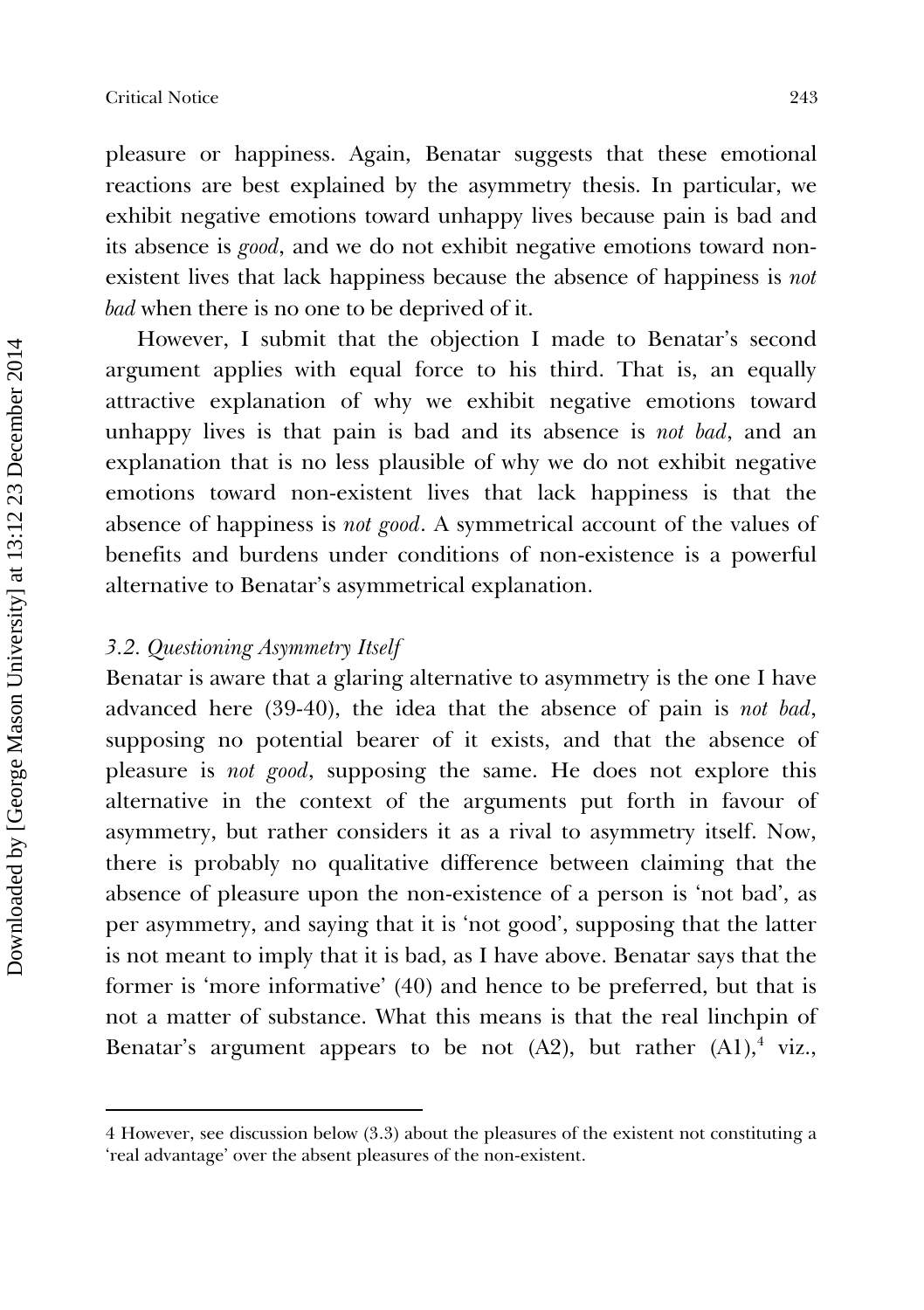whether one should construe the absence of pain upon the non-existence of a person as 'good', as per asymmetry, or as 'not bad', as per my suggested alternative.

On this score, Benatar at two points in the text defends his asymmetrical construal, claiming, first, that the judgment that the absence of pain is not bad 'is too weak. Avoiding the pains of existence is more than merely "not bad". It is good' (39). In reply, I submit that Benatar's reasoning here is fallacious, so that asymmetry does not follow. Note that the claim that the absence of pain, supposing no potential bearer of it exists, is good is an *evaluative judgment about a state of affairs*. In support of this claim, however, Benatar makes a *normative judgment about an action*. To say that 'avoiding' pain is 'good' is to say that one *has reason to do something*. It is not to say that the *state of affairs* in which there is not pain is *desirable*. The quoted statement is a *non sequitur* with regard to establishing asymmetry.

Benatar could respond that the best explanation of why there is good reason to avoid pain is that pain is bad and the absence of pain is good. However, an equally good explanation of why there is good reason to avoid pain is that pain is bad and its absence is not bad. At this point, Benatar should be providing reason to favour the asymmetry explanation, which the quote above does not do.

The second time Benatar addresses this powerful rival to (A1), he says that claiming that absent pains are merely 'not bad' (as opposed to 'good')

would commit us to saying that we have no moral reason, grounded in the interests of a possible future suffering person, to avoid creating that person. We could no longer regret, based on the interests of a suffering child, that we created that child. Nor could we regret, for the sake of miserable people suffering in some part of the world, that they were ever created (204).

However, these statements are mere assertion, in the face of what I have argued above. For example, we could *easily* regret, based on the interests of a suffering child, that we created that child, if we held the following: pain is bad and the absence of pain is not bad, even if there is no potential bearer of the pain. Knowing that one could have opted for a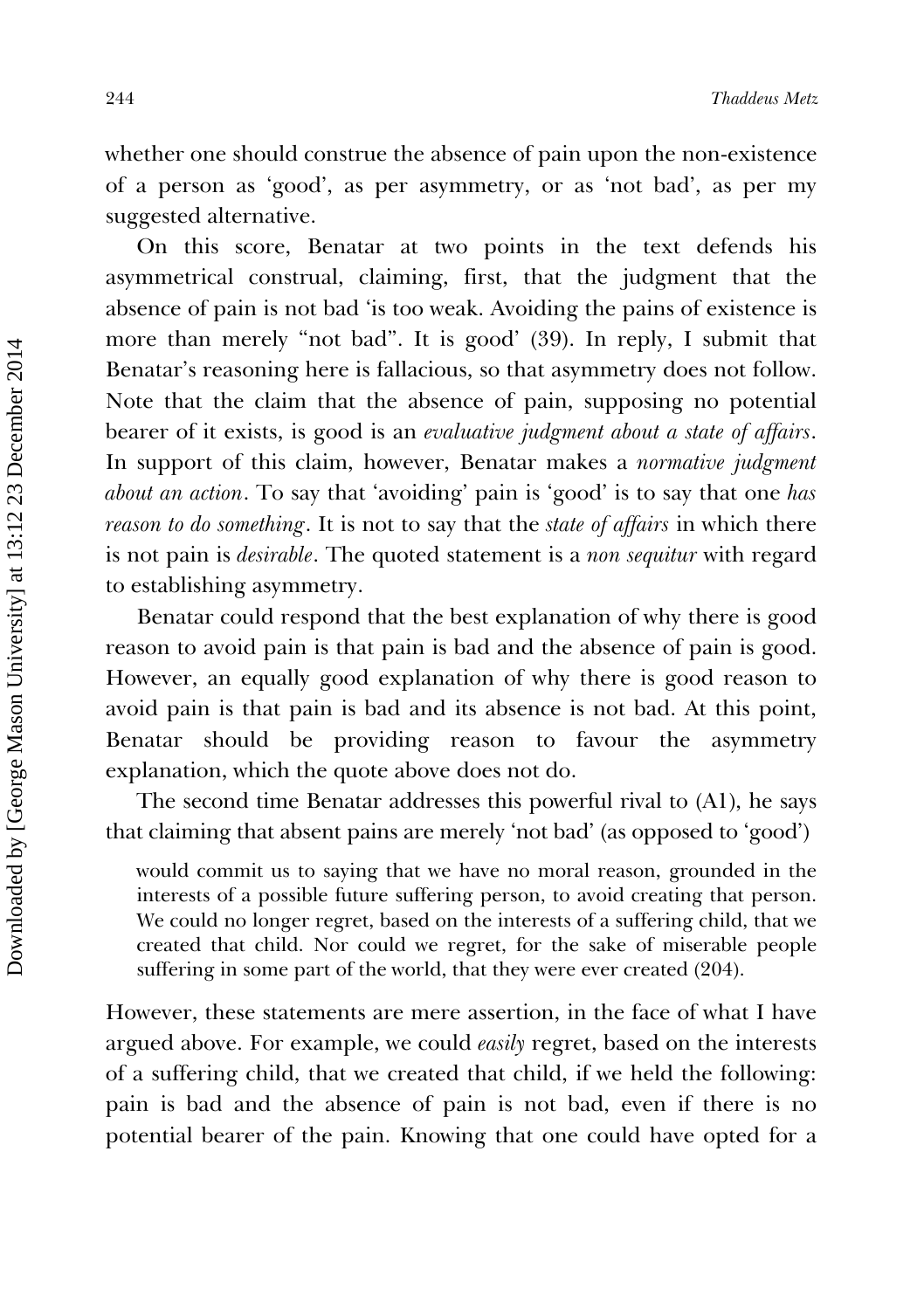situation in which there was nothing bad, and instead opted for a situation in which there is something bad, is enough to ground negative emotional reactions such as regret. Similar remarks apply to the other cases Benatar mentions.

Furthermore, I submit that there are two major reasons to favour the symmetrical account of the valuation of happiness and unhappiness in conditions of non-existence, that is, to prefer the view that the lack of pain in non-existence would be *not bad*, and the lack of pleasure in nonexistence would be *not good*. One reason is the fact of symmetry itself. As many physicists, mathematicians and philosophers of science have pointed out, symmetrical principles and explanations are to be preferred, *ceteris paribus*, to asymmetrical ones. There is still substantial disagreement in the literature about precisely why symmetry provides *pro tanto* reason for belief, with considerations of elegance, simplicity and probability being invoked, any of which could presumably be extended from the realm of science to that of value, conceived objectively, or at least realistically.<sup>5</sup>

Second, the symmetrical account coheres better with uncontroversial judgments about the relationship between experiences such as pleasure and pain and their degree of dis/value. A natural story is this one: the amount of pleasure is well represented with a positive number, which number also tracks degree of goodness, and the amount of pain is well represented with a negative number, which number also tracks degree of badness. Roughly, the more pleasure, the better off one is, and the more pain, the worse off one is, such that one is neither well off nor badly off if one experiences none of either, viz., has a score of zero. Benatar's asymmetry principle is inconsistent with these straightforward principles, in that it deems the absence of pain to be *good*, i.e., well represented not with a zero, but with a positive number. There might well be reason to deviate from this schema in the final analysis, but my point is that it would take more argument than Benatar has provided in the book.

<sup>5</sup> An extension that Robert Nozick has made in his *Invariances: The Structure of the Objective World* (Cambridge, MA: Harvard University Press, 2001), esp. pp. 81-83, 289-291.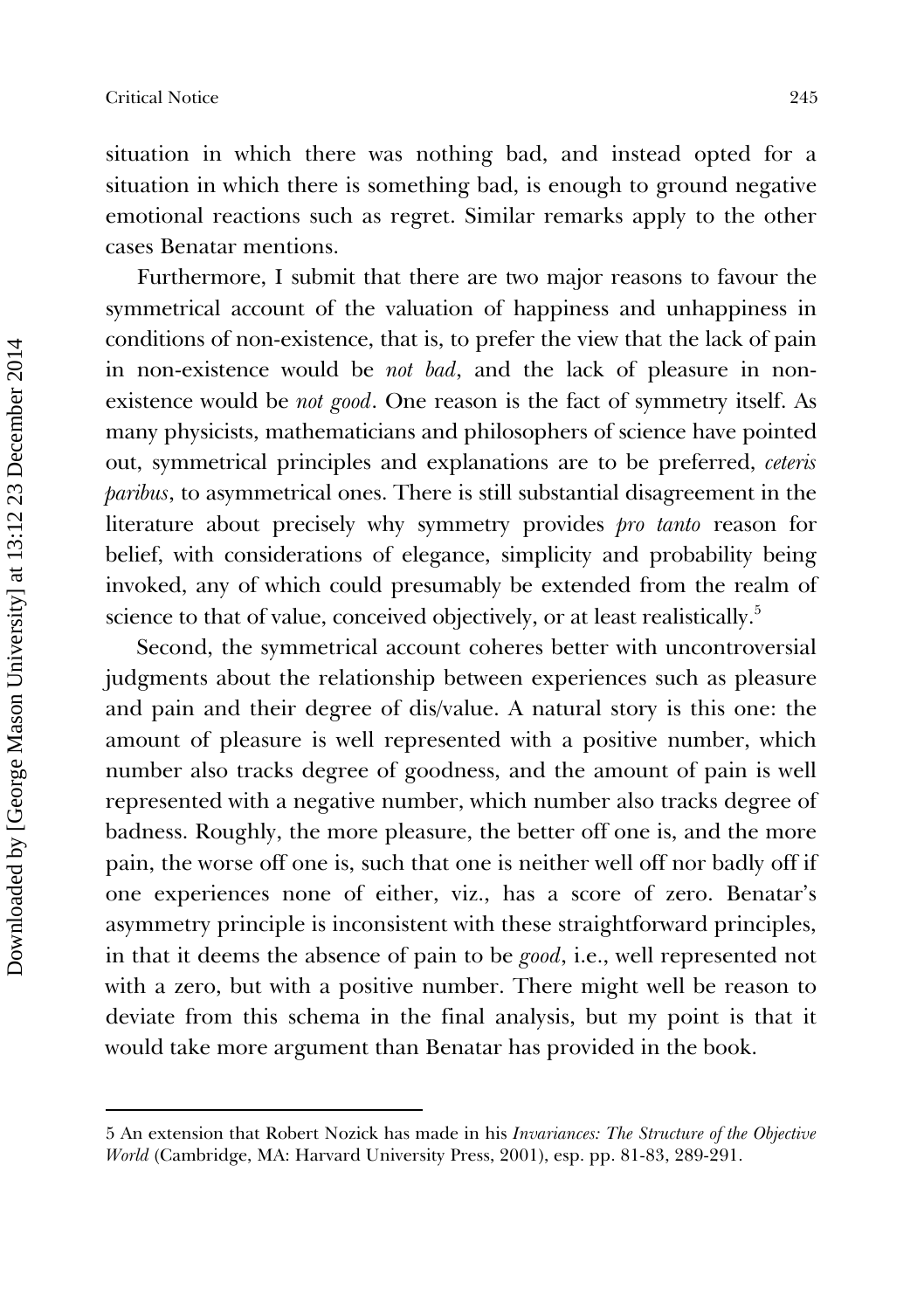### *3.3. Questioning the Inference from Asymmetry to the Harm of Existence*

So far, I have objected to Benatar's arguments for the asymmetry thesis, and have questioned the asymmetry thesis itself. Now I grant the asymmetry thesis, and consider whether it truly supports the conclusion that non-existence is preferable to existence. Return, now, to the two grounds on which Benatar bases this inference. First, recall his idea that existence includes states of both good and bad, whereas non-existence includes no states of bad, and only states of good. Benatar puts it this way:

There are benefits both to existing and non-existing. It is good that existers enjoy their pleasures. It is also good that pains are avoided through nonexistence. However, that is only part of the picture. Because there is nothing bad about never coming into existence, but there is something bad about coming into existence, it seems that all things considered non-existence is preferable (43-44).

I believe this reasoning is too quick. If we grant asymmetry, then, yes, existers have good and bad, but non-existers have only good and nothing bad. But we lack enough information to judge whether nonexistence is preferable, or vice versa, because we have not been told anything about the *magnitudes* of the goodness and the badness. Intuitively, if the goodness of existing were much greater than the goodness of non-existence, and so great as to outweigh the badness of existing (which would not be torturous), then existence would be preferable to non-existence. Benatar is adamant that the asymmetry argument is designed to show merely that existence is always a harm, and that it does not indicate how great the harm is (48). However, in order to conclude that existence is a harm relative to non-existence, one seems to need to know something about the degree of badness and goodness involved.

Benatar does reply to this objection, but it basically involves him appealing to his second rationale for moving from asymmetry to the conclusion that it is better never to have been (45-47). Here, the idea turns on the concept of a 'real advantage' as opposed to a merely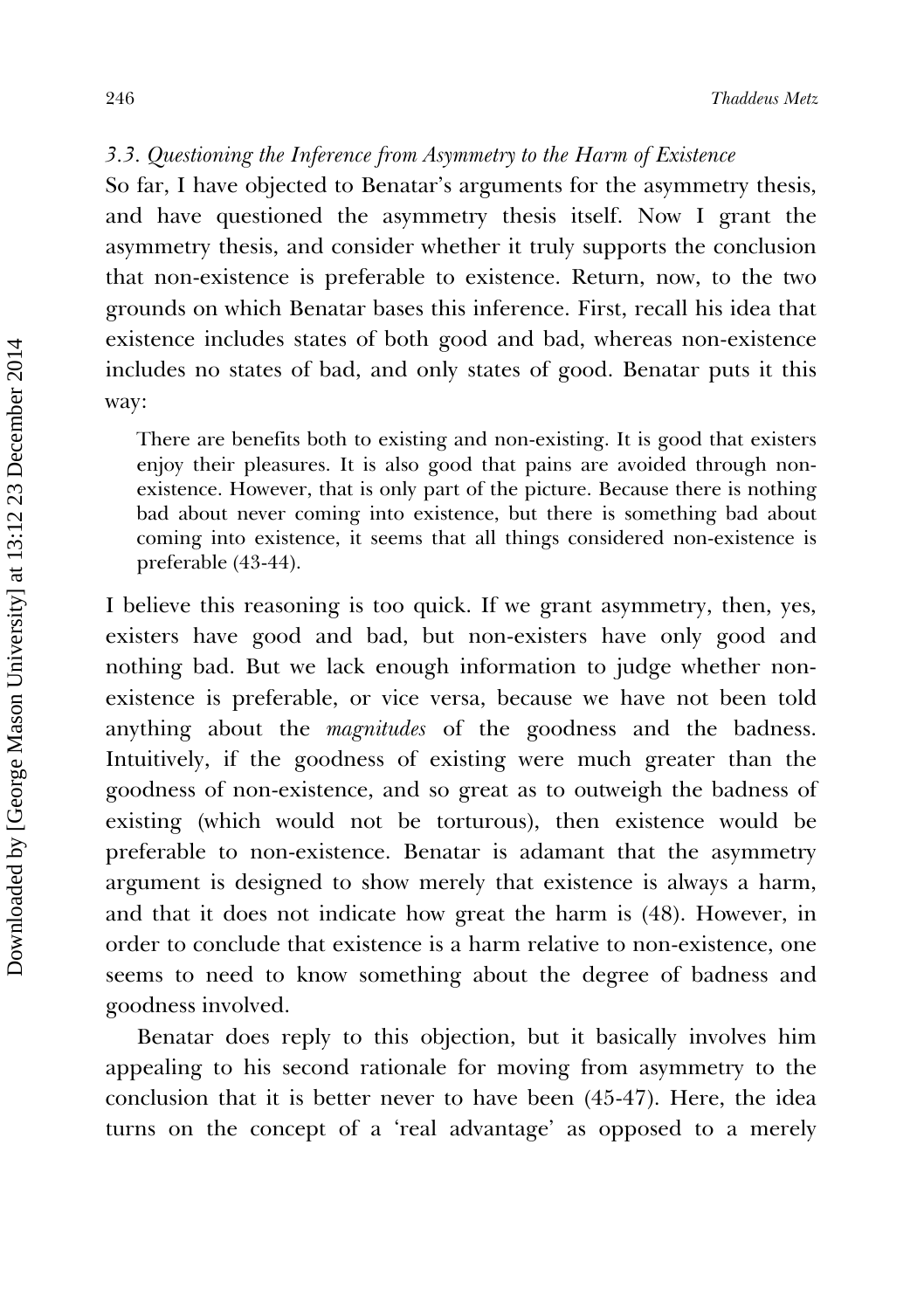apparent one. With regard to pain, non-existence is clearly to be preferred, since the presence of pain is bad in existence and the absence of pain is good in non-existence. In addition, though, Benatar claims that with regard to pleasure, although the presence of pleasure is good in existence, it does not constitute a real advantage relative to nonexistence, since the absence of pleasures in that state are not deprivations.

Just as absent pleasures that do deprive are 'bad' in the sense of 'worse', so absent pleasures that do not deprive are 'not bad' in the sense of 'not worse'. They are not worse than the presence of pleasures. It follows that the presence of pleasures is not better, and therefore that the presence of pleasures is not an advantage over absent pleasures that do not deprive (41- 42).

Let me unpack the key, first sentence. The first clause says that if one exists, and if one is prevented from experiencing pleasure, then one is badly off in the sense of worse off than one could have been. The second clause says that if one has not been created yet, and so has not been deprived of pleasure, then one is not badly off (to complete the parallel) in the sense of worse off than one could have been. My question is: why believe the second clause? Why is one not badly off in the sense of worse off than one could have been *had one existed*?

Benatar provides an analogy intended both to illustrate and to motivate the crucial claim that experiencing the pleasures of existing is 'not a real advantage' relative to the absent pleasures in non-existence, or, equivalently, that the absent pleasures in non-existence are 'no worse' than the pleasures of existing (42). Consider two individuals, S (Sick) and H (Healthy), where S is prone to sickness but is able to recover quickly, and where H never gets sick but also lacks the ability to heal speedily. Of these two, Benatar makes the following point:

The capacity for quick recovery, although a good for S, is not a real advantage over H. This, in turn, is because the absence of that capacity is not bad for H. H is not worse off than he would have been had he had the recuperative powers of S. S is not better off than H in any way …. (42).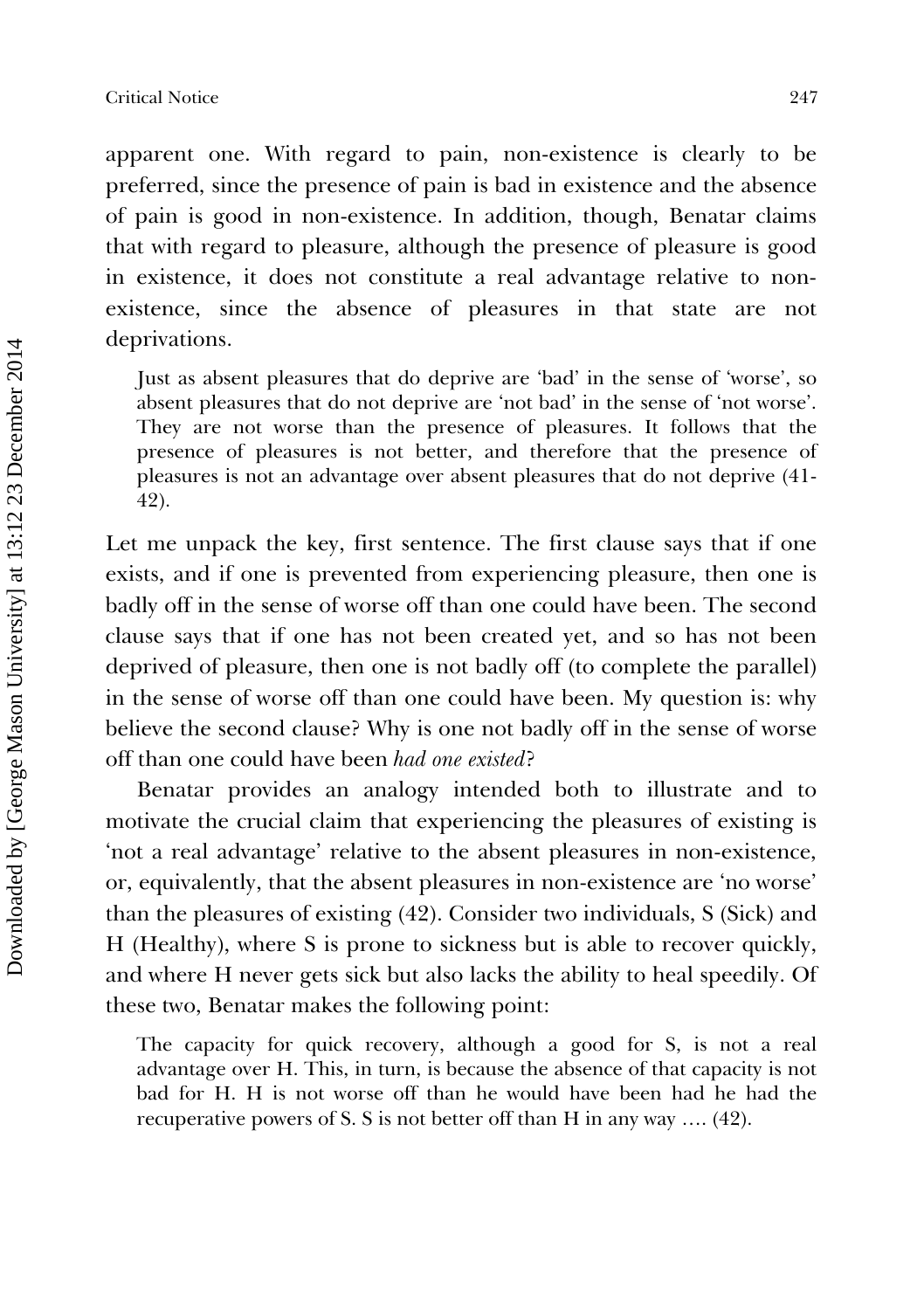This fascinating analogy is supposed to show that the pleasures of those who exist are not a real advantage over the absent pleasures of those who do not exist *because the absence of those pleasures is not bad for those who do not exist*. This reasoning is intended to finesse the above concern regarding the magnitudes of pleasures and pains, for no matter how great the pleasures of existing are, they simply do not count when compared with the absent pleasures of non-existence.<sup>6</sup>

Benatar's appraisal of the desirability of being H relative to S is surely correct, and so I focus on whether the analogy is strong. In the case of S and H, the capacity to heal is labelled a 'good' merely because it is needed to minimize the bad of ill-health. However, in the case of one who exists, feeling pleasure is a good not merely because it is needed to minimize the bad of pain. So, consider an explanation of why S's capacity to heal is not a real advantage relative to H that differs from Benatar's. Benatar says this is because 'it is not bad for H' to lack this capacity, but that is perhaps a broader principle than is warranted; a more narrow principle is that it is because H does not need this capacity to avoid a bad condition. And the narrower principle does not apply to the case of comparing an existing person with one not yet created.

Benatar's analogy has *clarified* the claim that the pleasures of those who exist are not real advantages relative to the absence of pleasures of those who do not exist, but it has not obviously *justified* it. That analogy, and the claim that pleasures of those who exist are no real advantage over absent ones in the case of non-existence, warrant more reflection than I give them here. In the rest of my discussion, for the sake of argument, I grant Benatar the asymmetry thesis and his claim that it entails that non-existence is preferable to existence in terms of the interests of the one who exists. Establishing that it would be better never to have been would be a major accomplishment in itself, but, of course,

<sup>6</sup> For this point, see also David Benatar, 'Christopher Belshaw's Review: Better If It Had Never Been', available at: http://www.utilitarianism.com/benatar/betanar-reply.html.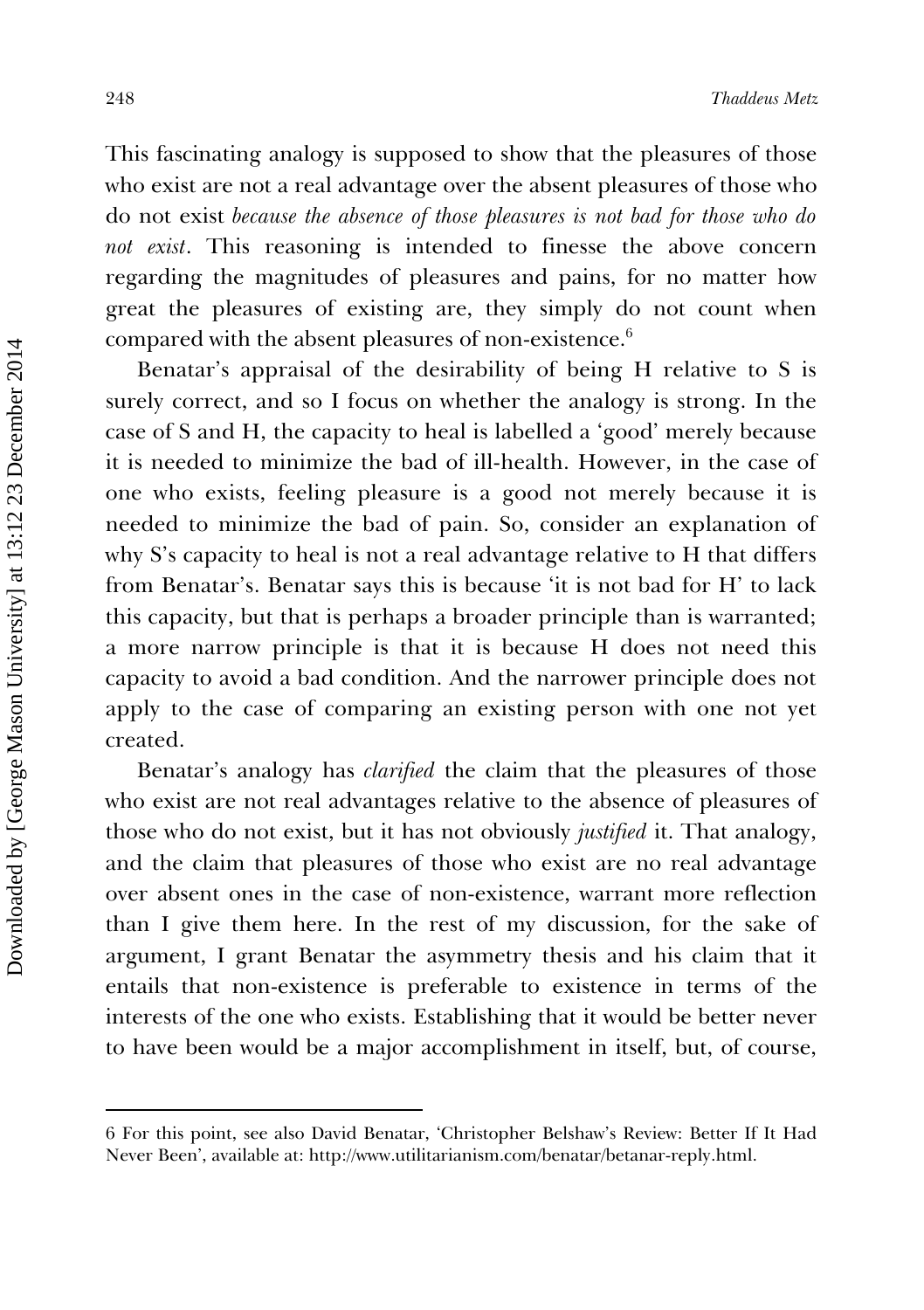Benatar aims for more, trying next to infer anti-natalism, the claim that one morally should not procreate.

## **4. The S***ub Specie Aeternitatis* **Argument**

Suppose that with the asymmetry argument Benatar has shown that it is invariably a net harm for a person to have been created. If the amount of harm were small, then, as I pointed out above in Section 2, it could well be justifiable for others to create him nonetheless, say, for the sake of third parties. So, in order to draw an anti-natalist conclusion with confidence, Benatar needs to demonstrate that the harm of existence would be large.

Before considering Benatar's reasons for thinking that existing is dreadful, I note that there could be additional reasons, besides that of helping others, to create a person in spite of the fact that doing so would impose a (minor) harm on her. Benatar's reasoning focuses on the *interests* or *well-being* of an individual, with pleasure and pain being representative examples, but there are probably additional individualcentred values that would need to be weighed up against the former before coming to a conclusive judgment about whether one should procreate. For example, I have encountered the suggestion that if human life or personhood had a dignity, that might provide a moral reason to create a person, even if that person's well-being would not be fostered thereby.<sup>7</sup> In general, if a certain kind of entity has a superlative final value that demands respect, then there is some reason to ensure that it is instantiated (even if not maximally promoted), despite coming at some cost to less weighty goods such as happiness.

For another example, consider the value of meaning in life.<sup>8</sup> Elsewhere I have discussed cases in which meaning would plausibly

<sup>7</sup> See David Spurrett, 'Hooray for Babies', *South African Journal of Philosophy* 30.2 (2011), 197-206.

<sup>8</sup> Benatar takes meaningfulness to be one aspect of well-being, something likely to appear on the 'objective list' version (82-84). I do not, instead deeming it to be a different valuetheoretic category altogether.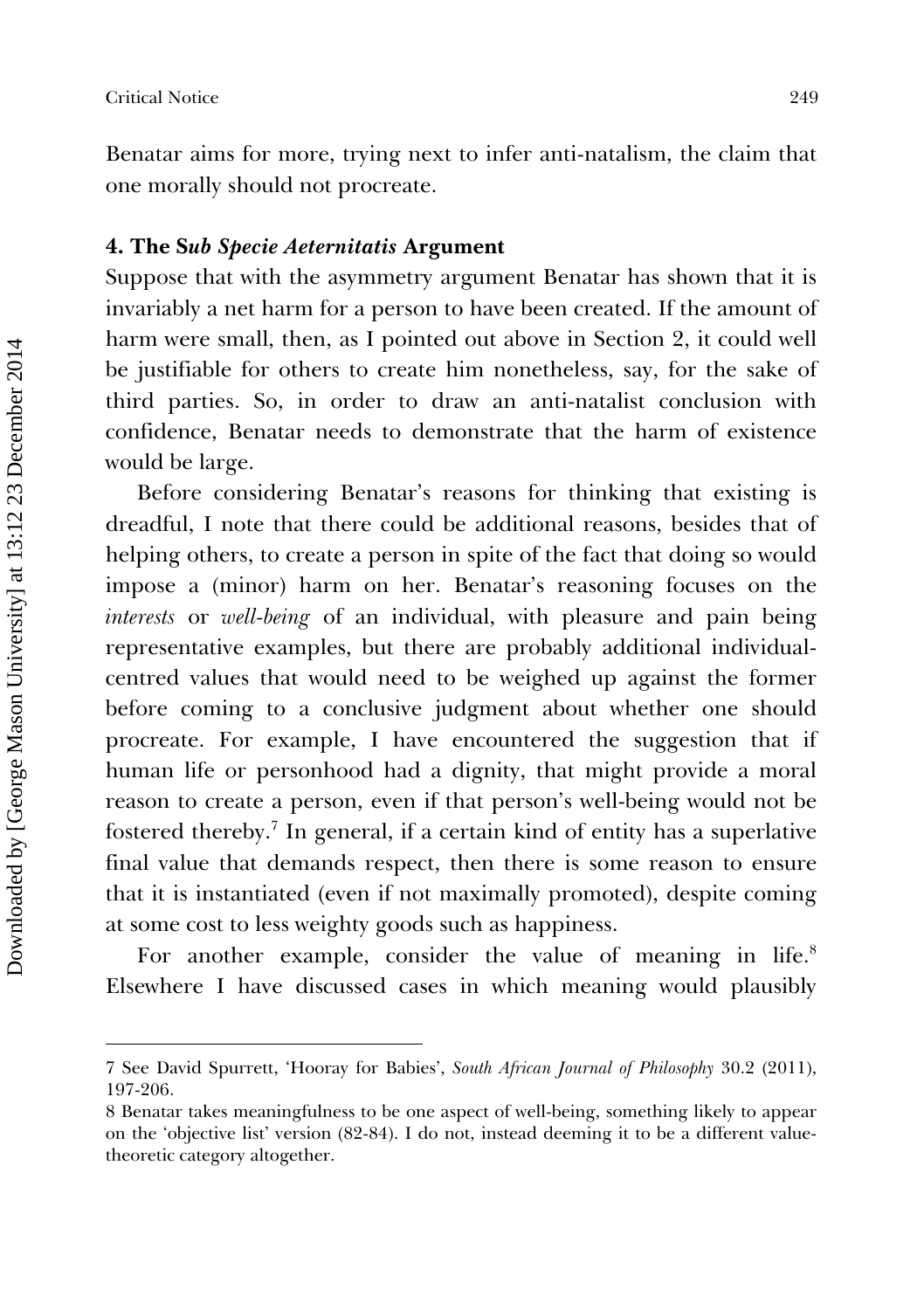accrue to an individual not merely in spite of the fact that she has been harmed, but precisely because of it. For a quick and dirty case, consider someone who volunteers to be bored, or otherwise have a lower quality of life, so that others will not.<sup>9</sup> Taking on harm can be a way to enhance meaning in one's life. If so, then the fact that existence is a net harm need not entail that it would be wrong to make someone exist, at least if the created person would still have an opportunity to make something meaningful of her woeful existence.

Again, the best way for Benatar to respond would be to demonstrate that the harm of existence is significant, so significant as to outweigh considerations of dignity, meaning or any other individual value, let alone the usefulness of one's existence as a way to help others. This is the function of the point of view of the universe argument, the conclusion of which is that 'even the best lives are very bad, and therefore that being brought into existence is always a considerable harm' (61).

To defend this conclusion, Benatar takes up all three of the major accounts of well-being in the literature, namely, hedonism, the desire satisfaction theory and the objective list view. With regard to the first two, appealing to facts about our lives that human beings have a tendency to downplay, Benatar plausibly contends that we undergo much more pain and frustration than we are initially willing to acknowledge.

I believe that the most vulnerable—and most interesting—part of Benatar's reasoning is in the context of the objective list view, according to which a person is better off for being and functioning in certain ways that are good not merely because they are pleasurable or desired. For instance, it is typical of objectivists to believe that one's life is going well insofar as one has made achievements, sustained friendly or loving relationships, acquired an education, maintained mental and physical

<sup>9</sup> See Thaddeus Metz, 'The Meaning of Life', in Edward Zalta (ed) *Stanford Encyclopedia of Philosophy* (2007), available at: http://plato.stanford.edu/entries/life-meaning.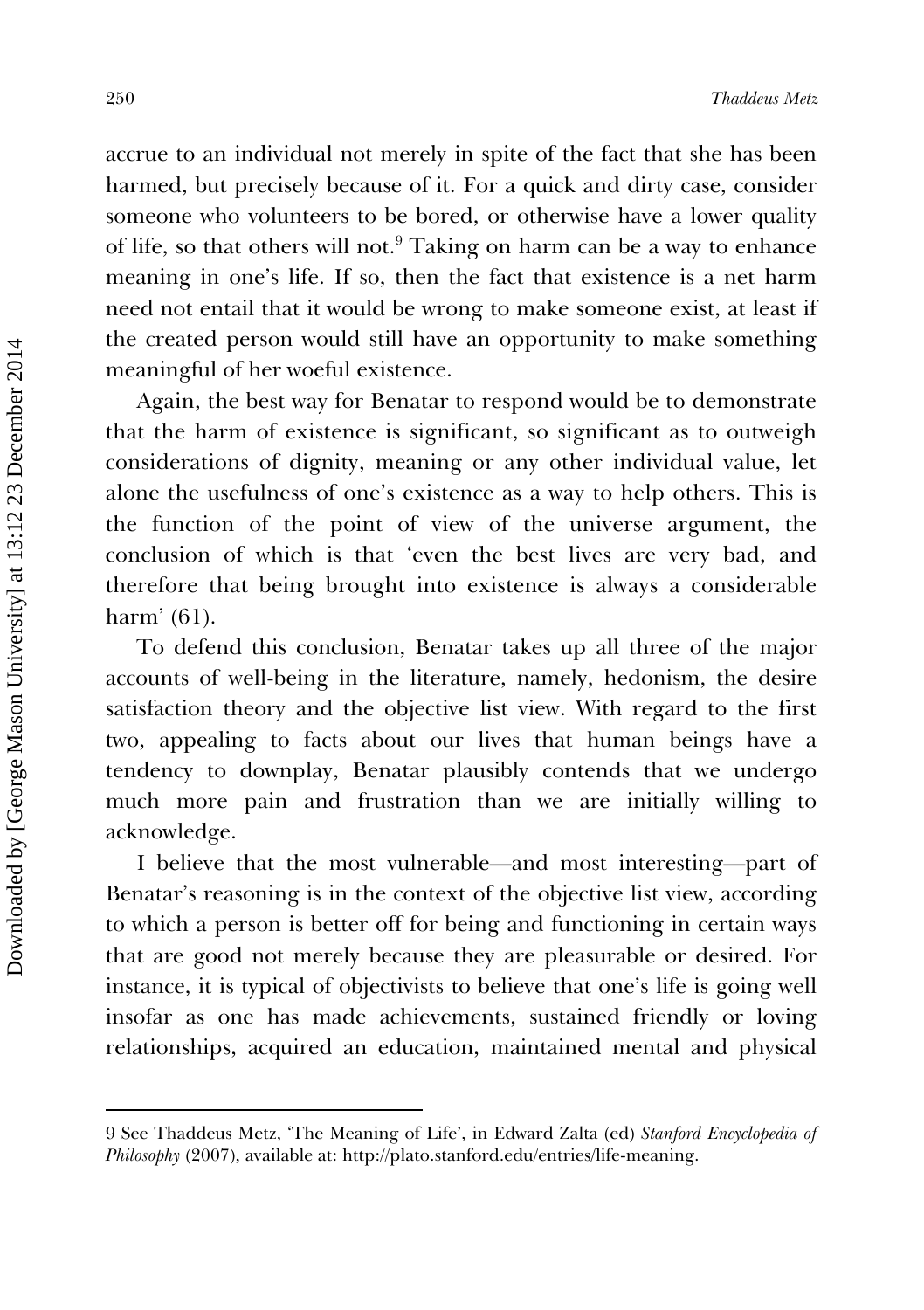health, and exhibited autonomy in decision-making. Against the objective list view, Benatar points out that the list is invariably constructed from a human point of view. Theorists and laypeople take the relevant mind-independent conditions to be good for human beings *from a human perspective*. When determining what is objectively good, virtually no one takes up the *sub specie aeternitatis*, the point of view of the universe. And Benatar finds a human-centred judgment poorly motivated.

Benatar presents several interesting arguments for questioning judgments of objective goods that are informed by a human perspective (82-84). First, he points out that they are likely to be informed by the limits of what human beings can expect or what is within our control, but he reasonably asks what reason there is to think that impossible standards should be excluded *a priori* when ascertaining the quality of human life. Second, Benatar notes that most of those writing on the meaning of life reject the subjectivist view that an individual's life is meaningful for obtaining the objects of her contingent propositional attitudes, e.g., desiring something and getting it, or adopting a goal and realizing it. Most maintain that the individual's viewpoint is too arbitrary to ground judgments of meaning, as it counterintuitively entails that, say, counting blades of grass could be a very meaningful project. By analogy, Benatar suggests, most should maintain that humanity's viewpoint is too arbitrary, and should rather opt for a more encompassing standpoint. Third, most of us believe that our lives are much better than those of non-human primates, let alone those of beings such as cats or mosquitoes. If so, Benatar asks, why should we not reasonably judge other possible lives to be much better than ours, so that our quality of life is seen to be poor on the whole?

These arguments merit careful and thoughtful responses, but rather than rebut Benatar's arguments, $10$  I provide more food for thought by

l

<sup>10</sup> I have, in effect, responded to these arguments in some of my work on life's meaning. I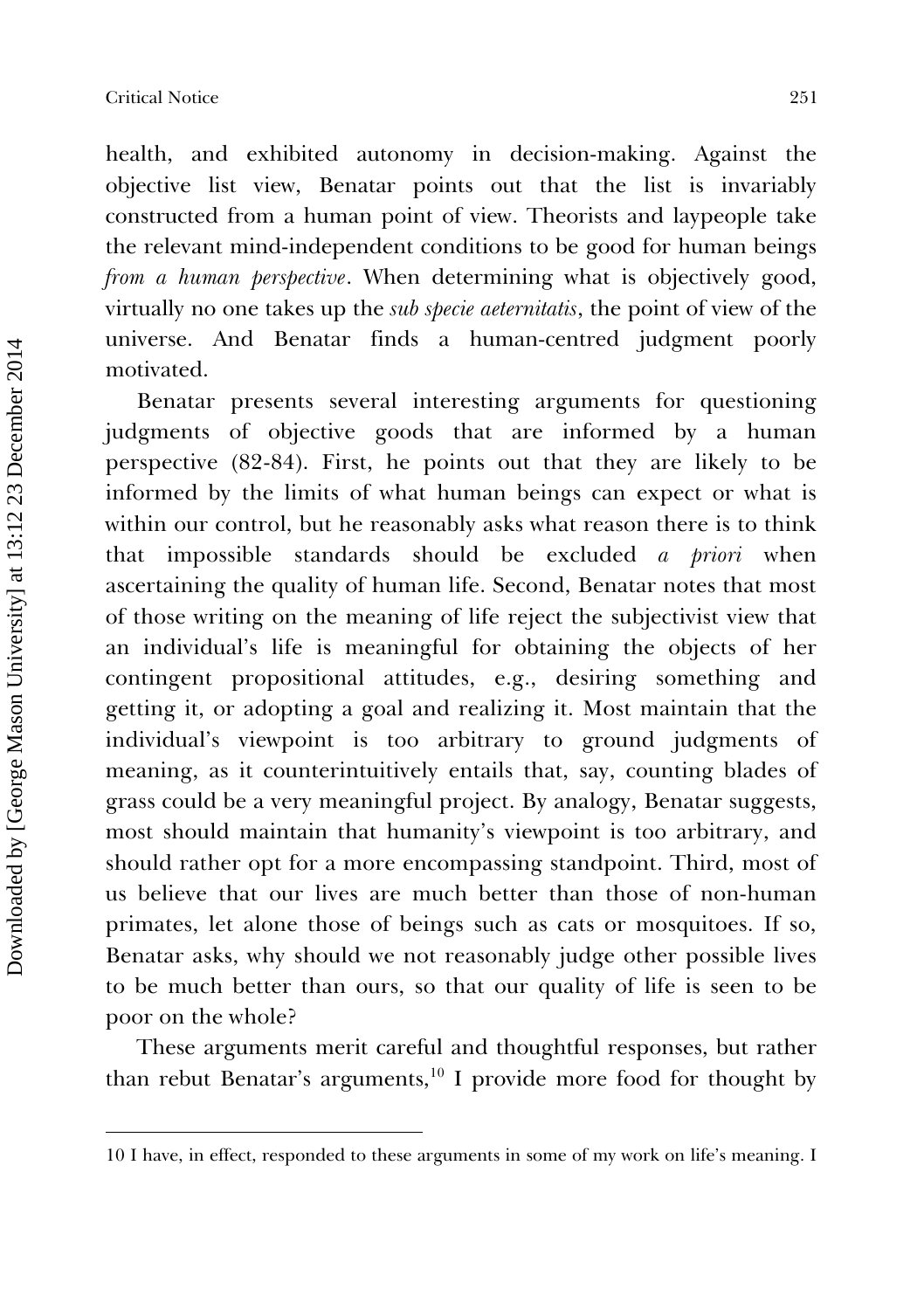offering positive reason to doubt that the point of view of the universe is the relevant perspective to invoke when appraising the quality of human life. One of the arguments is dialectical, in the sense of appealing to premises that Benatar himself accepts, but that I do not work to show are true. The other is assertoric for appealing to claims that might be external to Benatar's worldview, but that I put forth as true.

The assertoric argument appeals to meta-ethical considerations about the likely source of our value judgments. I presume that readers will agree that human beings are a product of natural selection and, furthermore, that making value judgments was probably instrumental for us to flourish as much as we have. It is quite common for contemporary moral theorists to maintain that cooperating made it much more likely for us to succeed as a species and that cooperating was made much more likely by having acquired, biologically and socially, the disposition to make certain (emotionally coloured) judgments of what is good and bad, right and wrong, blameworthy and free from culpability. Now, if this naturalist story about the origin of our value judgments is broadly correct, then it is extraordinarily unlikely that they would be informed by the point of view of the universe. A resolutely human perspective would be what is most likely to have enabled us to evolve by virtue of judging the behaviour of oneself and others.

The remaining, dialectical argument against thinking that human life should be appraised from the point of view of the universe is a version of the familiar 'partners in guilt' strategy. For one, notice that Benatar

have argued that intuitions about when a life is on the whole meaningful are best systematized so that, although judgments of when a life counts as 'meaningful on balance' are not a function of what a given human being or even the species on average can obtain, they probably are a function of what is maximally possible, given the laws of nature, for beings that were born human but that could morph into something non-human. Roughly, while I reject the view of those such as Martha Nussbaum and Leon Kass, that value judgments must be grounded in human nature, I accept the view, *contra* Benatar, that they must be grounded in what is *available to* human nature. See Thaddeus Metz, 'Imperfection as Sufficient for a Meaningful Life: How Much is Enough?', in Yujin Nagasawa and Erik Wielenberg (eds) *New Waves in Philosophy of Religion* (New York: Palgrave Macmillan, 2009), pp. 192-214.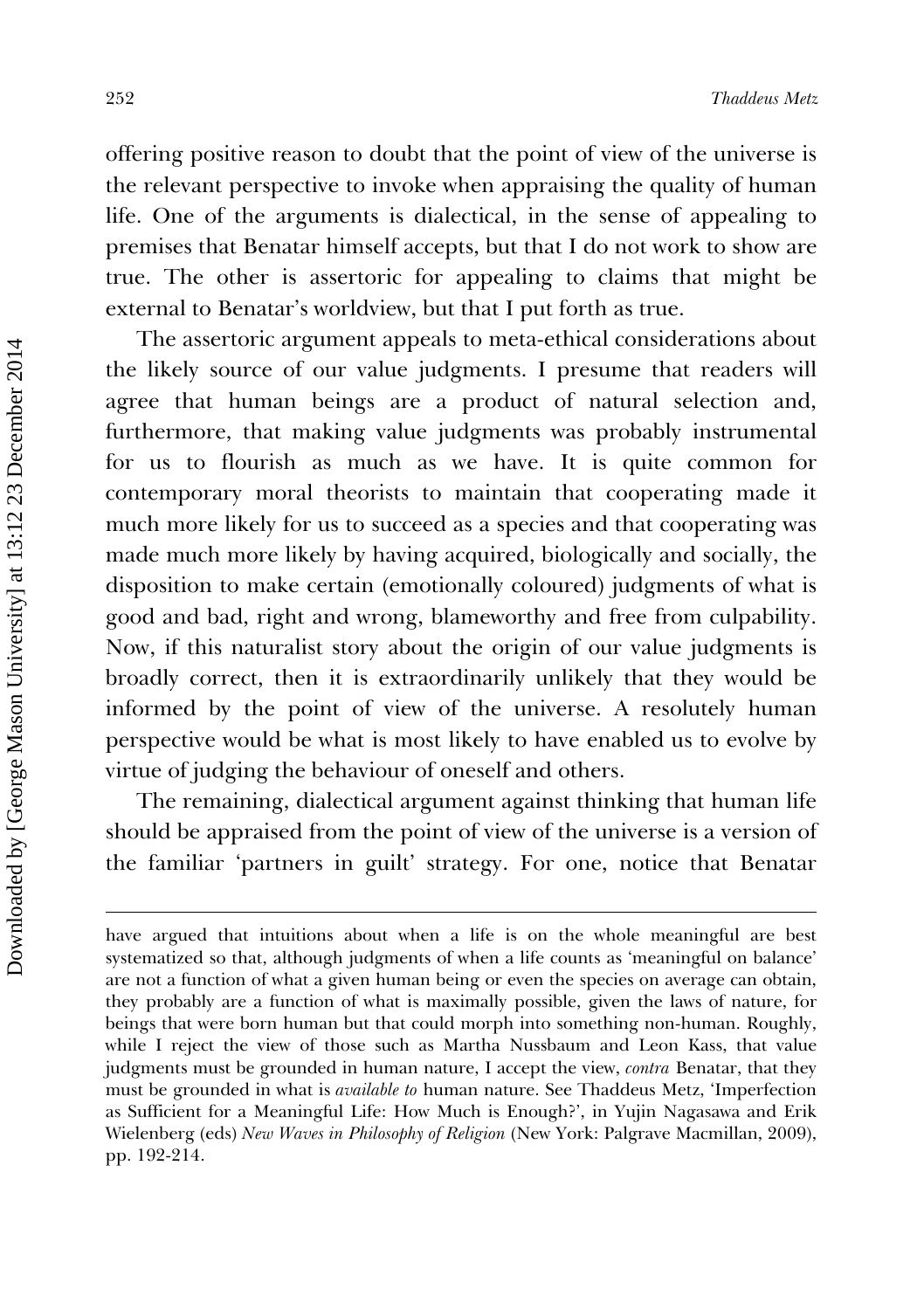makes plenty of judgments about what we *ought* to think, which views are more *justified* than others, and which theories are *better* than others. For instance, he maintains that we have sufficient reason to believe antinatalism, that it is more worthy of belief than is pro-natalism. Benatar is quite comfortable making judgments of shoulds and goods in the context of *belief* without appealing to the standpoint of the universe, making it incoherent for him to suggest that we must appeal to the standpoint of the universe when making judgments of shoulds and goods in the context of *action*.

For another, consider that Benatar routinely makes judgments of what is immoral and what is harmful, again, without appealing to the point of view of the universe. He claims to know that murder is immoral, that procreation is immoral, that it is wrong to treat people merely as a means, that pleasure is good, that pain is bad, etc. If he can know *which* conditions are good or bad without appealing to a non-human standpoint, then why can we not make judgments of *how* good or bad something is without appealing to such a standpoint? In short, to defend his own argument for anti-natalism, Benatar has often appealed to what appear to be human-centred evaluative and normative judgments, making it unfair for him to set a different, and extremely higher, standard at other points.

If we reject the point of view of the universe, and accept an objective list account of human well-being, at least where the non-experiential goods are more weighty than any hedonistic elements that might be on the list, then it is far from obvious that the best human lives are all that badly off. Many people are not utterly neurotic, are not entirely controlled from without, are not completely ignorant, are not systematically shunned by other human beings, are not devastatingly sick, and so on. Naturally, I would not like to have been plunked into the Congo in the 1990s and suffered from war, crimes against humanity, malnutrition, bugs and parasites, humidity and heat, and the lack of quality education, healthcare, infrastructure and transport. And I certainly do not look forward to old age and death. But I presume most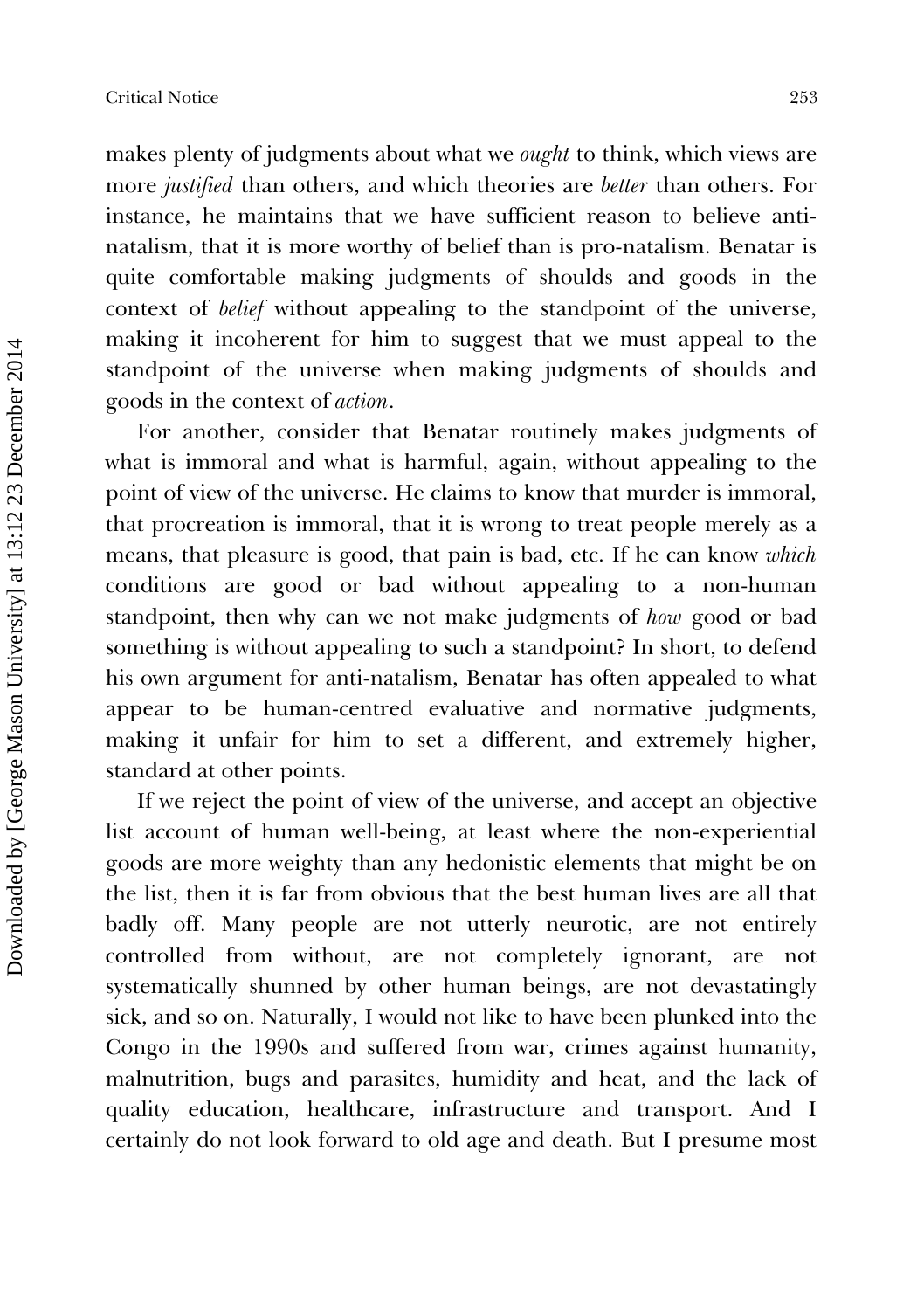readers are like me in deeming themselves to have acquired enough objective goods to judge their lives to be, if not good, then at least not very bad, from a human standpoint. And if Benatar has not convincingly argued that the harm of existence is great, then the door remains open to argue that non-welfarist considerations such as dignity, meaning in life and help to others could morally justify creating an individual, even if the asymmetry argument succeeds in showing that existence would unavoidably be a net harm for her.

#### **5. Conclusion**

My critical notice has been critical, but that is to give Benatar's book the intense scrutiny that it deserves and should be taken as a sign of respect; Benatar's defence of anti-natalism is extraordinarily thoughtful and worthy of reflection. I have sought to add to the literature by carefully questioning the premises and inferences that lead Benatar to draw the conclusion that it is almost always wrong to procreate, and I like to think that I have indicated several places where a reader could sensibly elect to disembark from the train of argument heading toward anti-natalism.

Of course, even if I have succeeded in reasonably questioning Benatar's justification of anti-natalism, it does not follow that I have provided conclusive reason to reject that view or even his justification for it. I have pointed out, for instance, that the field should reflect more on Benatar's intriguing claim that the pleasures of those who exist are not a 'real advantage' over the absent pleasures of non-existence, since no one is deprived of them in that context. It should also ask whether Benatar could find strong reason for thinking that the absence of pain is not merely not bad, as I have suggested, but also good, as per his asymmetry thesis. And the field needs to think more about why the point of view of the universe continues to be so compelling to value theorists such as Benatar, and how one might find a principled way to reject its relevance. Where, if at all, one can reasonably draw the line between a very subjective standpoint, say, a blip of the experience of a single individual, on the one hand, and the *sub specie aeternitatis*, on the other?